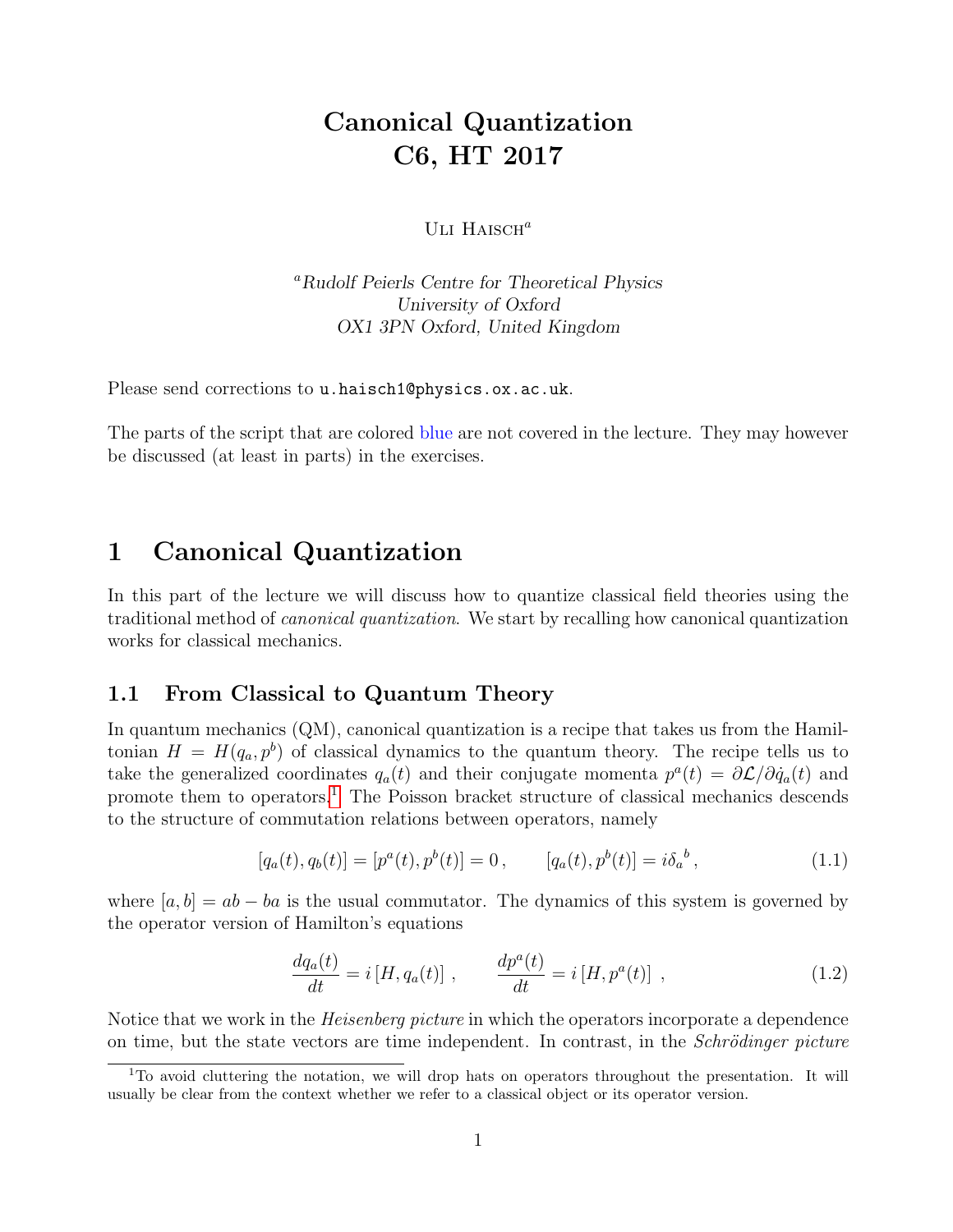the operators are constant while the states evolve in time. The two pictures differ only by a basis change with respect to time dependence, which is the difference between active and passive transformations.[2](#page-1-0) We will use the Heisenberg picture here, since it serves to define a third, hybrid picture, the interaction picture to be introduced later.

If one wants to construct a quantum field theory (QFT), one can proceed in a similar fashion. The idea is to start with the classical field theory and then to quantize it, *i.e.*, reinterpret the dynamical variables as operators that obey *equal-time* commutation relations,<sup>[3](#page-1-1)</sup>

<span id="page-1-2"></span>
$$
[\phi_a(t,\boldsymbol{x}),\phi_b(t,\boldsymbol{y})]=[\pi^a(t,\boldsymbol{x}),\pi^b(t,\boldsymbol{y})]=0\,,\qquad [\phi_a(t,\boldsymbol{x}),\pi^b(t,\boldsymbol{y})]=i\delta^{(3)}(\boldsymbol{x}-\boldsymbol{y})\delta_a^b\,. \tag{1.3}
$$

Here  $\phi_a(t, x)$  are field operators and the Kronecker delta in [\(1.1\)](#page-0-1) has been replaced by a delta function since the momentum conjugates  $\pi^a(t, x)$  are densities. The canonical commutation relations [\(1.3\)](#page-1-2) together with the continuum version

$$
\frac{d\phi_a(t,\mathbf{x})}{dt} = i[H, \phi_a(t,\mathbf{x})], \qquad \frac{d\pi^a(t,\mathbf{x})}{dt} = i[H, \pi^a(t,\mathbf{x})], \qquad (1.4)
$$

of the Hamilton's equations [\(1.2\)](#page-0-2) provide the starting point for the canonical quantization of field theories. The Hamiltonian H, being a function of  $\phi_a$  and  $\pi^a$ , also becomes an operator in QFT. In order to solve the theory, one task is to find the spectrum, i.e., the eigenvalues and eigenstates of  $H$ . This is usually very difficult, since there is an infinite number of degrees of freedom (dofs) within QFT, at least one for each point  $x$  in space. However, for certain theories, called free theories, one can find a way to write the dynamics such that each dof evolves independently from all the others. Free field theories typically have Lagrangians which are quadratic in the fields, so that the equations of motion (EOMs) are linear.

## 1.2 Quantization of Real Klein-Gordon Field

So far the discussion in this section was rather general. Let us be more specific and consider the simplest relativistic free theory as a practical example. It is provided by the classical real Klein-Gordon theory we have already discussed in length. Let us recall the main ingredients of this theory. The Lagrangian, the Hamiltonian, and the conjugate momentum for a free real scalar field  $\phi$  with mass m are given by

$$
\mathcal{L} = \frac{1}{2} \left( \partial_{\mu} \phi \right)^2 - \frac{1}{2} m^2 \phi^2, \qquad \mathcal{H} = \frac{1}{2} \pi^2 + \frac{1}{2} \left( \nabla \phi \right)^2 + \frac{1}{2} m^2 \phi^2, \qquad \pi = \dot{\phi}. \tag{1.5}
$$

and the associated EOM is the Klein-Gordon equation

<span id="page-1-3"></span>
$$
\left(\Box + m^2\right)\phi = 0\ .\tag{1.6}
$$

If we treat each Fourier mode of the field  $\phi$  as an independent harmonic oscillator, we can apply canonical quantization to the real Klein-Gordon theory, and in this way find the

<span id="page-1-0"></span> $2A$  discussion of canonical quantization in the Schrödinger picture can be found in Chapter 3 of my script Quantum Field Theory I available at http://wwwthep.physik.uni-mainz.de/∼uhaisch/QFTI10/QFTI.pdf.

<span id="page-1-1"></span><sup>&</sup>lt;sup>3</sup>This procedure is sometimes referred to as *second quantization*. We will not use this terminology here.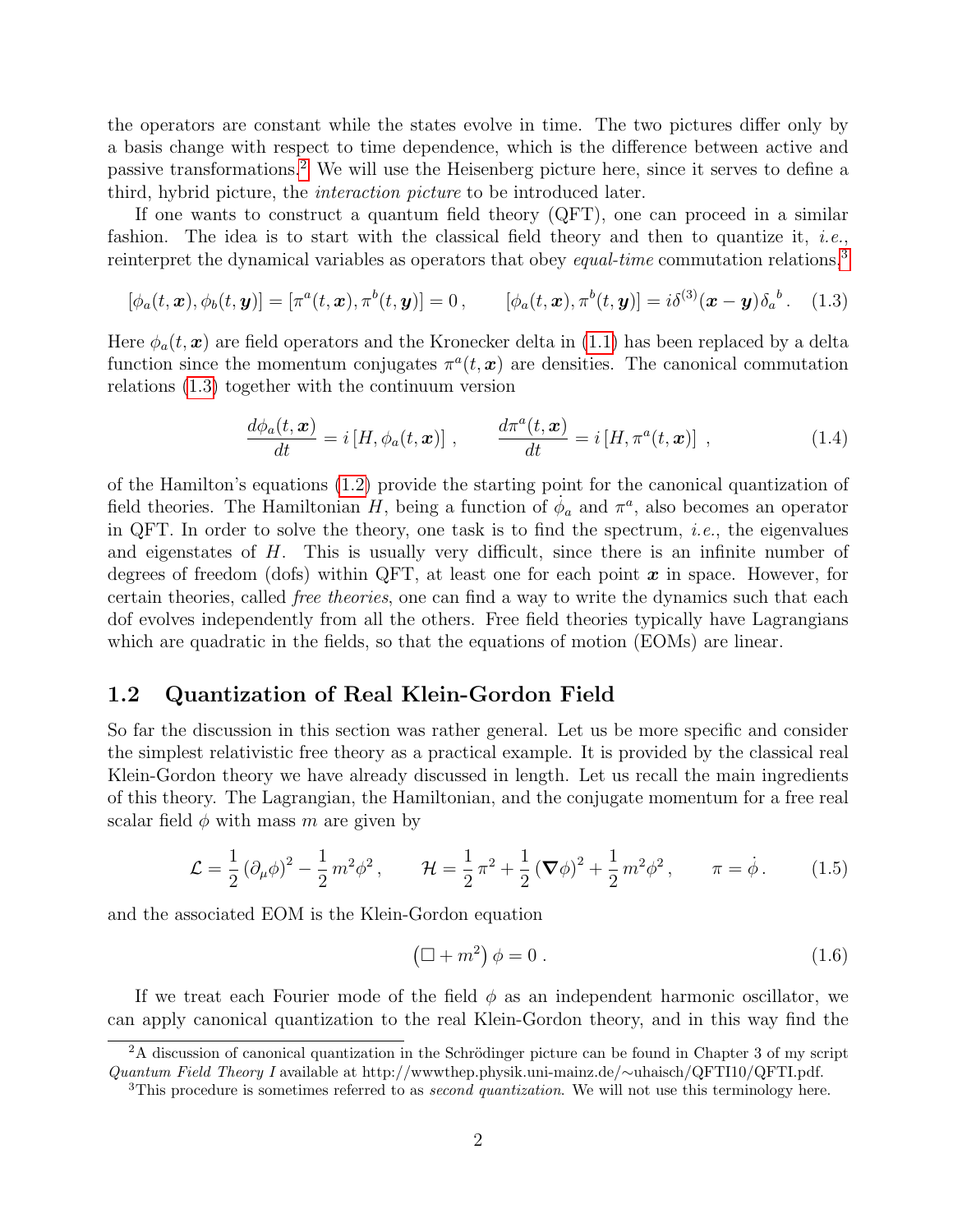spectrum of the corresponding Hamiltonian. In practice this can be done by starting with the general classical solution we have already discussed, promoting the coefficients  $a(p)$  and  $a^*(p)$ to operators. In this way one obtains

$$
\phi(t, \mathbf{x}) = \int d^3 \tilde{p} \left( a(p) e^{-ipx} + a^\dagger(p) e^{ipx} \right) ,
$$
  

$$
\pi(t, \mathbf{x}) = \dot{\phi}(t, \mathbf{x}) = -i \int d^3 \tilde{p} \omega_{\mathbf{p}} \left( a(p) e^{-ipx} - a^\dagger(p) e^{ipx} \right) ,
$$
 (1.7)

<span id="page-2-3"></span>where

<span id="page-2-4"></span>
$$
d^3\tilde{p} = \frac{d^3p}{(2\pi)^3} \frac{1}{2\omega_p}, \qquad \omega_p = \sqrt{|\mathbf{p}|^2 + m^2}, \qquad p^\mu = (\omega_p, \mathbf{p}). \tag{1.8}
$$

In analogy to the annihilation and creation operators of a QM harmonic oscillator, the operators  $a(p)$  and  $a^{\dagger}(p)$  should satisfy canonical commutation relations. We make the ansatz

<span id="page-2-0"></span>
$$
[a(p), a(q)] = [a^{\dagger}(p), a^{\dagger}(q)] = 0, \qquad [a(p), a^{\dagger}(q)] = (2\pi)^3 2\omega_p \delta^{(3)}(p - q). \tag{1.9}
$$

Recall that the combination  $2\omega_{\bm{p}}\delta^{(3)}(\bm{p}-\bm{q})$  appearing in the second relation is Lorentz invariant and can thus be viewed as a covariant version of the three-dimensional delta function. Let us assume that the latter equations hold, it then follows that

$$
[\phi(t, \mathbf{x}), \pi(t, \mathbf{y})] = \int \frac{d^3 p \, d^3 q}{(2\pi)^6} \frac{-i}{4\omega_p} \left( -\left[ a(p), a^\dagger(q) \right] e^{-i(px - qy)} + \left[ a^\dagger(p), a(q) \right] e^{i(px - qy)} \right)
$$
  
\n
$$
= \int \frac{d^3 p \, d^3 q}{(2\pi)^6} \frac{-i}{4\omega_p} (2\pi)^3 2\omega_p \, \delta^{(3)}(\mathbf{p} - \mathbf{q}) \left( -e^{-i(px - qy)} - e^{i(px - qy)} \right) \qquad (1.10)
$$
  
\n
$$
= \int \frac{d^3 p}{(2\pi)^3} \frac{-i}{2} \left( -e^{i \mathbf{p} \cdot (\mathbf{x} - \mathbf{y})} - e^{-i \mathbf{p} \cdot (\mathbf{x} - \mathbf{y})} \right) = i \delta^{(3)}(\mathbf{x} - \mathbf{y}),
$$

where we have dropped terms  $[a(p), a(q)] = [a^{\dagger}(p), a^{\dagger}(q)] = 0$  from the very beginning and in intermediate steps used the shorthand notations  $x = (t, x)$  and  $y = (t, y)$ . The evaluation of the remaining two equal-time commutators  $[\phi(t, x), \phi(t, y)]$  and  $[\pi(t, x), \pi(t, y)]$  proceeds in a similar fashion and is left as an exercise. If done correctly, one finds in agreement with [\(1.3\)](#page-1-2), the following expressions

<span id="page-2-1"></span>
$$
[\phi(t,\boldsymbol{x}),\phi(t,\boldsymbol{y})]=[\pi(t,\boldsymbol{x}),\pi(t,\boldsymbol{y})]=0\,,\qquad [\phi(t,\boldsymbol{x}),\pi(t,\boldsymbol{y})]=i\delta^{(3)}(\boldsymbol{x}-\boldsymbol{y})\,.
$$
 (1.11)

Of course, it is also possible to derive the relations [\(1.9\)](#page-2-0) starting from [\(1.11\)](#page-2-1).

In the Heisenberg picture the operators depend on time, so that we can study how they evolve when the clock starts ticking. For the field operator  $\phi$ , we have

<span id="page-2-2"></span>
$$
\dot{\phi}(t, \mathbf{x}) = i [H, \phi(t, \mathbf{x})] = \frac{i}{2} \left[ \int d^3 y \left\{ \pi^2(t, \mathbf{y}) + \left( \nabla \phi(t, \mathbf{y}) \right)^2 + m^2 \phi^2(t, \mathbf{y}) \right\}, \phi(t, \mathbf{x}) \right]
$$
\n
$$
= i \int d^3 y \, \pi(t, \mathbf{y}) (-i) \, \delta^{(3)}(\mathbf{x} - \mathbf{y}) = \pi(t, \mathbf{x}). \tag{1.12}
$$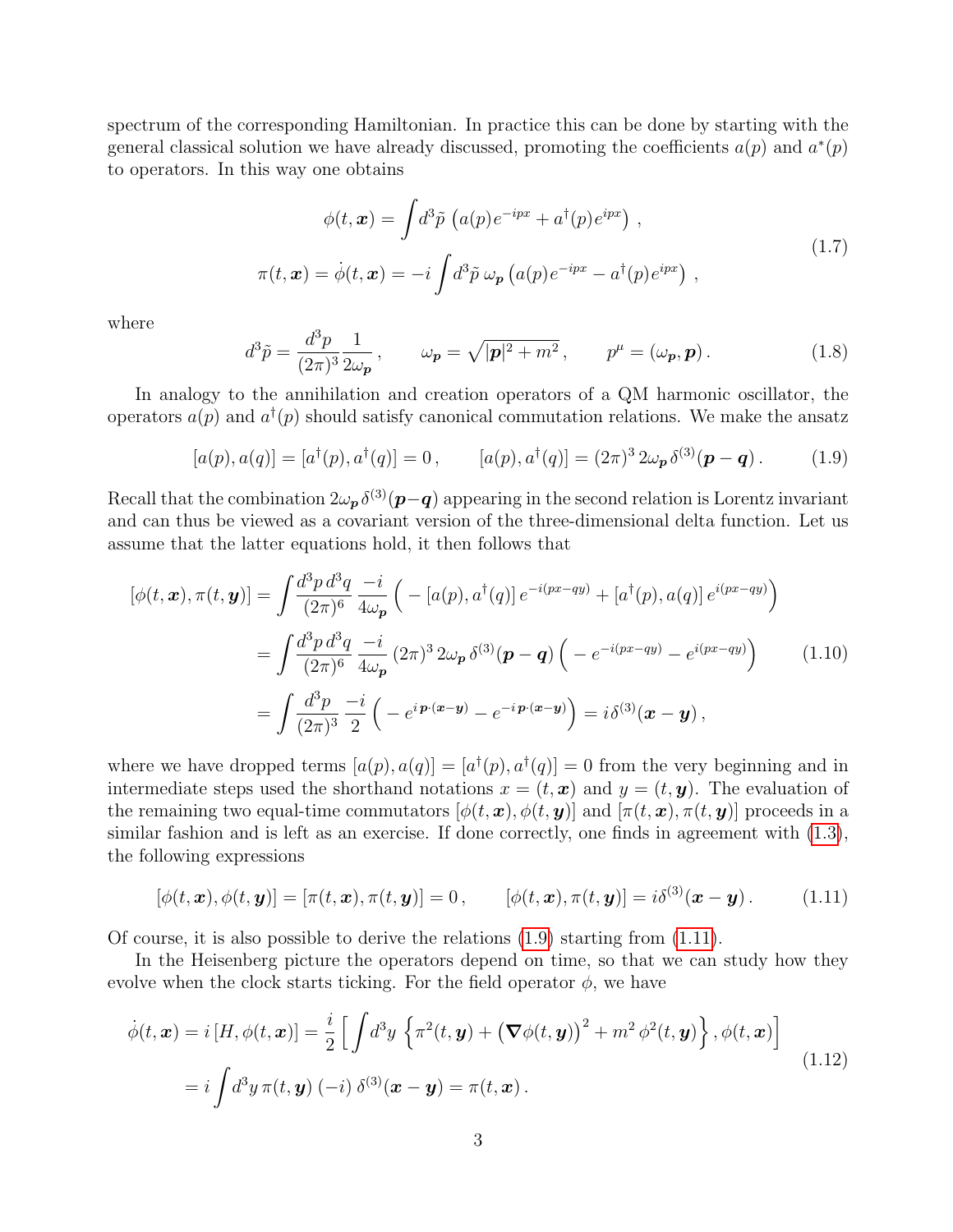Similarly, we get for the conjugate operator  $\pi$ ,

<span id="page-3-0"></span>
$$
\dot{\pi}(t, \mathbf{x}) = i [H, \pi(t, \mathbf{x})] = \frac{i}{2} \left[ \int d^3 y \left\{ \pi^2(t, \mathbf{y}) + (\nabla \phi(t, \mathbf{y}))^2 + m^2 \phi^2(t, \mathbf{y}) \right\}, \pi(t, \mathbf{x}) \right]
$$
  
\n
$$
= \frac{i}{2} \int d^3 y \left\{ (\nabla_y [\phi(t, \mathbf{y}), \pi(t, \mathbf{x})]) \cdot \nabla \phi(t, \mathbf{y}) + (\nabla \phi(t, \mathbf{y})) \cdot \nabla_y [\phi(t, \mathbf{y}), \pi(t, \mathbf{x})] \right\}
$$
  
\n
$$
+ 2i m^2 \phi(t, \mathbf{y}) \delta^{(3)}(\mathbf{x} - \mathbf{y}) \right\}
$$
  
\n
$$
= (\nabla^2 - m^2) \phi(t, \mathbf{x}),
$$
 (1.13)

where we have included the subscript y on  $\nabla_y$  when there may be some confusion about which argument the derivative is acting on. To reach the last line, we have simply integrated by parts. Putting [\(1.12\)](#page-2-2) and [\(1.13\)](#page-3-0) together, we then find that  $\phi$  indeed satisfies the Klein-Gordon equation  $(1.6)$ . Of course, this is only a sanity check, since we constructed  $(1.7)$ precisely to fulfil this purpose.

In terms of the ladder operators  $a(p)$  and  $a^{\dagger}(p)$  the Hamiltonian of the real Klein-Gordon theory takes the form

<span id="page-3-1"></span>
$$
H = \frac{1}{2} \int d^3x \left[ \pi^2(t, \mathbf{x}) + (\nabla \phi(t, \mathbf{x}))^2 + m^2 \phi^2(t, \mathbf{x}) \right]
$$
  
\n
$$
= \frac{1}{2} \int d^3x \, d^3\tilde{p} \, d^3\tilde{q} \left[ -\omega_p \omega_q \left( a(p)e^{-ipx} - a^\dagger(p)e^{ipx} \right) \left( a(q)e^{-iqx} - a^\dagger(q)e^{iqx} \right) \right.
$$
  
\n
$$
- \mathbf{p} \cdot \mathbf{q} \left( a(p)e^{-ipx} - a^\dagger(p)e^{ipx} \right) \left( a(q)e^{-iqx} - a^\dagger(q)e^{iqx} \right)
$$
  
\n
$$
+ m^2 \left( a(p)e^{-ipx} + a^\dagger(p)e^{ipx} \right) \left( a(q)e^{-iqx} + a^\dagger(q)e^{iqx} \right)
$$
  
\n
$$
= \frac{1}{2} \int \frac{d^3\tilde{p}}{2\omega_p} \left[ (-\omega_p^2 + \mathbf{p}^2 + m^2) \left( a(p)a(-p) + a^\dagger(p)a^\dagger(-p) \right) \right.
$$
  
\n
$$
+ (\omega_p^2 + \mathbf{p}^2 + m^2) \left( a(p)a^\dagger(p) + a^\dagger(p)a(p) \right),
$$
 (1.14)

where we have first used the expressions for  $\phi$  and  $\pi$  given in [\(1.7\)](#page-2-3) and then integrated over  $d^3x$  to get delta functions  $\delta^{(3)}(p \pm q)$ , which, in turn, allows us to perform the  $d^3q$  integral. Inserting finally the expression  $(1.8)$  for the frequency, the first term in  $(1.14)$  vanishes and we are left with

<span id="page-3-2"></span>
$$
H = \frac{1}{2} \int d^3 \tilde{p} \,\omega_{\mathbf{p}} \left( a(p) a^{\dagger}(p) + a^{\dagger}(p) a(p) \right) = \int d^3 \tilde{p} \,\omega_{\mathbf{p}} \left( a^{\dagger}(p) a(p) + \frac{1}{2} \left[ a(p), a^{\dagger}(p) \right] \right)
$$
  
= 
$$
\int d^3 \tilde{p} \,\omega_{\mathbf{p}} \left( a^{\dagger}(p) a(p) + \frac{1}{2} \left( 2\pi \right)^3 2\omega_{\mathbf{p}} \,\delta^{(3)}(0) \right).
$$
 (1.15)

We see that the result contains a delta function, evaluated at zero where it has an infinite spike. This contribution arises from the infinite sum over all modes vibrating with the zeropoint energy  $\omega_p/2$ . Moreover, the integral over  $\omega_p$  diverges at large momenta  $|\mathbf{p}|$ . To better understand what is going on let us have a look at the ground state  $|0\rangle$  where the former infinity first becomes apparent.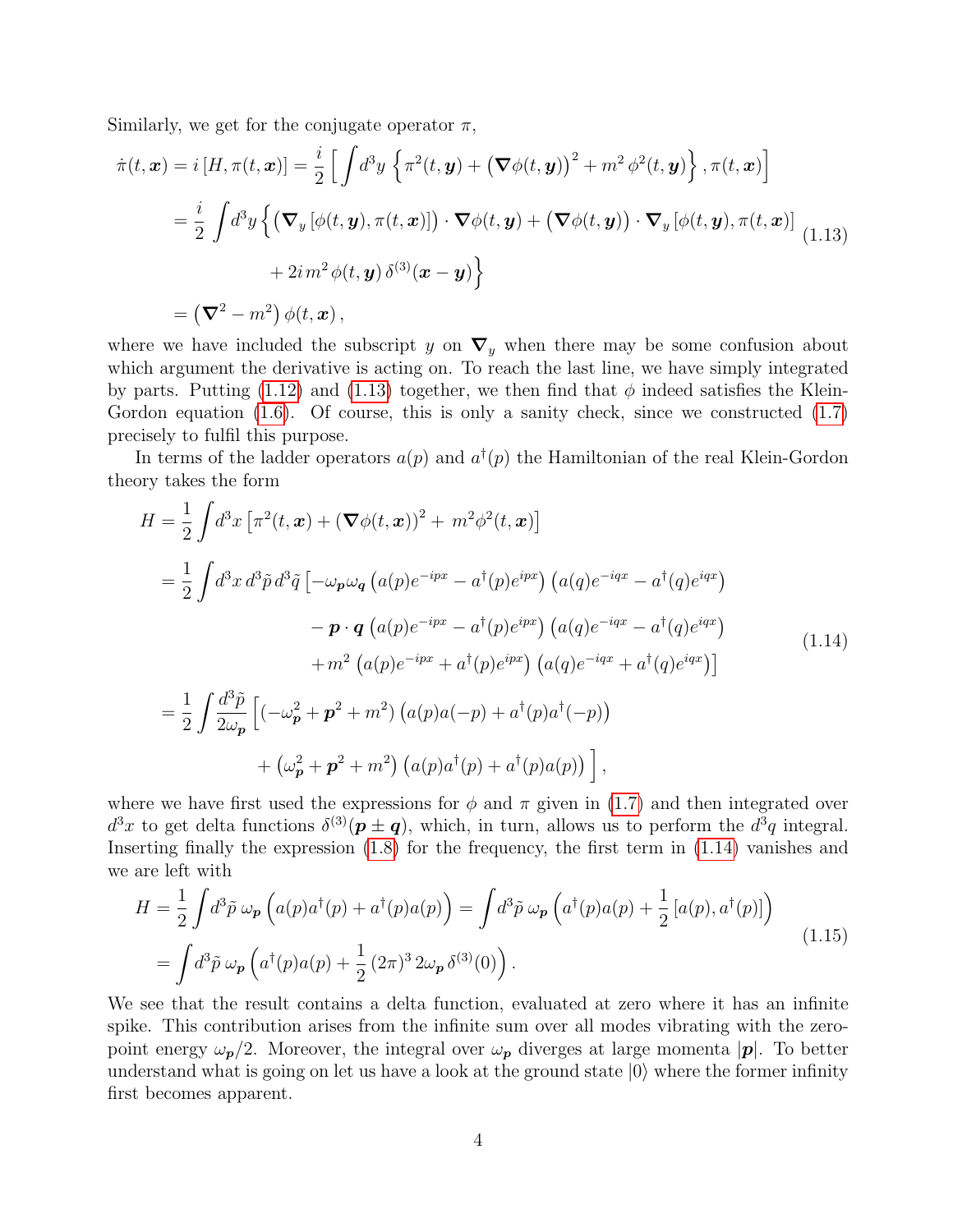#### Structure of Vacuum

As in the case of the harmonic oscillator in QM, we define the vacuum state  $|0\rangle$  through the condition that it is annihilated by the action of all  $a(p)$ ,

$$
a(p)|0\rangle = 0, \quad \forall p. \tag{1.16}
$$

With this definition the energy  $E_0$  of the vacuum comes entirely from the second term in the last line of [\(1.15\)](#page-3-2),

$$
H|0\rangle = E_0|0\rangle = \left(\int \frac{d^3p}{(2\pi)^3} \frac{\omega_p}{2} (2\pi)^3 \,\delta^{(3)}(0)\right)|0\rangle = \infty|0\rangle. \tag{1.17}
$$

In fact, the latter expression contains not only one but two infinities. The first arises because space is infinitely large. Infinities of this kind are often referred to as *infrared*  $(IR)$ divergences. In order to isolate this infinity, we put the theory into a box with sides of length  $L$ and impose periodic boundary conditions (BCs) on the field. Then, taking the limit  $L \to \infty$ , we arrive at

$$
(2\pi)^3 \,\delta^{(3)}(0) = \lim_{L \to \infty} \int_{-L/2}^{L/2} d^3x \, e^{i\mathbf{p} \cdot \mathbf{x}} \Big|_{\mathbf{p}=0} = \lim_{L \to \infty} \int_{-L/2}^{L/2} d^3x = V \,, \tag{1.18}
$$

where  $V$  denotes the volume of the box. This result tells us that the delta function singularity arises because we try to compute the total energy  $E_0$  of the system rather than its energy density  $\mathcal{E}_0$ . The energy density is simply calculated from  $E_0$  by dividing through the volume V. One finds

$$
\mathcal{E}_0 = \frac{E_0}{V} = \int \frac{d^3 p}{(2\pi)^3} \frac{\omega_p}{2},\tag{1.19}
$$

which is still divergent and resembles the sum of zero-point energies for each harmonic oscillator. Since  $\mathcal{E}_0 \to \infty$  in the limit  $|\mathbf{p}| \to \infty$ , *i.e.*, high frequencies (or short distances), this singularity is an *ultraviolet (UV) divergence*. This divergence arises because we want too much. We have assumed that our theory is valid to arbitrarily short distance scales, corresponding to arbitrarily high energies. This assumption is clearly absurd. The integral should be cut off at high momentum, reflecting the fact that our theory presumably breaks down at some point.

Fortunately, the infinite energy shift in [\(1.15\)](#page-3-2) is harmless if we want to measure the energy difference of the energy eigenstates from the vacuum. We can therefore "recalibrate" our energy levels (by an infinite constant) removing from the Hamiltonian operator the energy of the vacuum,

$$
:H: = H - E_0 = H - \langle 0|H|0 \rangle. \tag{1.20}
$$

With this definition one has :  $H$  :  $|0\rangle = 0$ . In fact, the difference between the latter Hamiltonian and the previous one is merely an ordering ambiguity in moving from the classical theory to the quantum theory. This ordering ambiguity already arises in the case of the QM harmonic oscillator described by

<span id="page-4-0"></span>
$$
H = \frac{1}{2}p^2 + \frac{1}{2}\omega^2 q^2.
$$
 (1.21)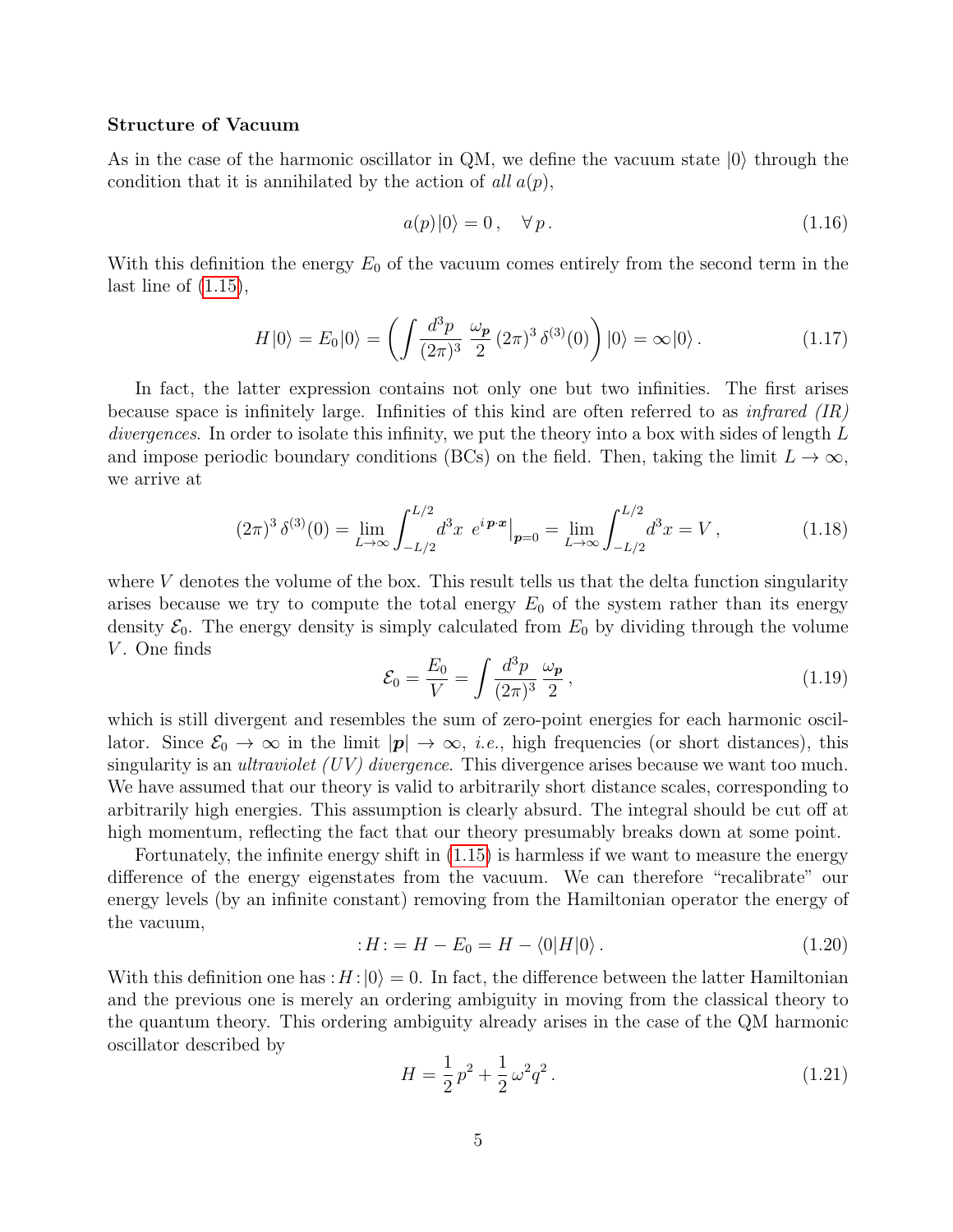Expressing q and p through the ladder operators a and  $a^{\dagger}$  (with  $[a, a^{\dagger}] = 1$ ) gives

$$
q = \frac{1}{\sqrt{2\omega}} \left( a + a^{\dagger} \right), \qquad p = -i \sqrt{\frac{\omega}{2}} \left( a - a^{\dagger} \right), \tag{1.22}
$$

and inserting this into [\(1.21\)](#page-4-0) we end up with the familiar expression

<span id="page-5-0"></span>
$$
H = \omega \left( a^{\dagger} a + \frac{1}{2} \right) . \tag{1.23}
$$

If, on the other hand, we would have defined our Hamiltonian to take the form

$$
H = \frac{1}{2} \left( \omega q - ip \right) \left( \omega q + ip \right) , \qquad (1.24)
$$

which is classically the same as our original definition [\(1.21\)](#page-4-0), then after quantization instead of [\(1.23\)](#page-5-0), we would have gotten

$$
H = \omega a^{\dagger} a. \tag{1.25}
$$

This result obviously differs from  $(1.23)$  by the term  $\omega/2$  which encodes the effects of the ground-state fluctuations.

This type of ordering ambiguity arises often in field theories. The method that we have used above to deal with it is called *normal ordering*. In practice, normal ordering works by placing all annihilation operators  $a(p)$  in products of field operators to the right. Applied to the Hamiltonian of the real Klein-Gordon theory [\(1.15\)](#page-3-2) this prescription leads to

<span id="page-5-1"></span>
$$
:H: = \int d^3 \tilde{p} \,\omega_{\mathbf{p}} \, a^\dagger(p) a(p) \,. \tag{1.26}
$$

In the remainder of this section, we will normal order all operators in this manner (dropping the ": :" for simplicity).

#### Single-Particle States

After the discussion of the properties of the vacuum, we can now turn to the excitations of  $\phi$ . It's easy to verify (and therefore left as an exercise) that, in full analogy to the case of the QM harmonic oscillator, the normal-ordered Hamiltonian [\(1.26\)](#page-5-1) and the ladder operators of the real Klein-Gordon theory obey the following commutation relations

$$
[H, a(p)] = -\omega_{\mathbf{p}} a(p), \qquad [H, a^{\dagger}(p)] = \omega_{\mathbf{p}} a^{\dagger}(p). \qquad (1.27)
$$

These relations imply that we can construct energy eigenstates by acting on the vacuum state  $|0\rangle$  with  $a^{\dagger}(p)$  (remember that they also imply that  $a(p)|0\rangle = 0, \forall p$ ). We define

<span id="page-5-2"></span>
$$
|p\rangle = a^{\dagger}(p)|0\rangle. \tag{1.28}
$$

Using the commutation relations [\(1.9\)](#page-2-0), one finds for the normalization of these states

$$
\langle p|q\rangle = \langle 0|a(p)a^{\dagger}(q)|0\rangle = \langle 0|[a(p),a^{\dagger}(q)]|0\rangle = (2\pi)^{3} 2\omega_{\mathbf{p}} \delta^{(3)}(\mathbf{p}-\mathbf{q}) ,\qquad (1.29)
$$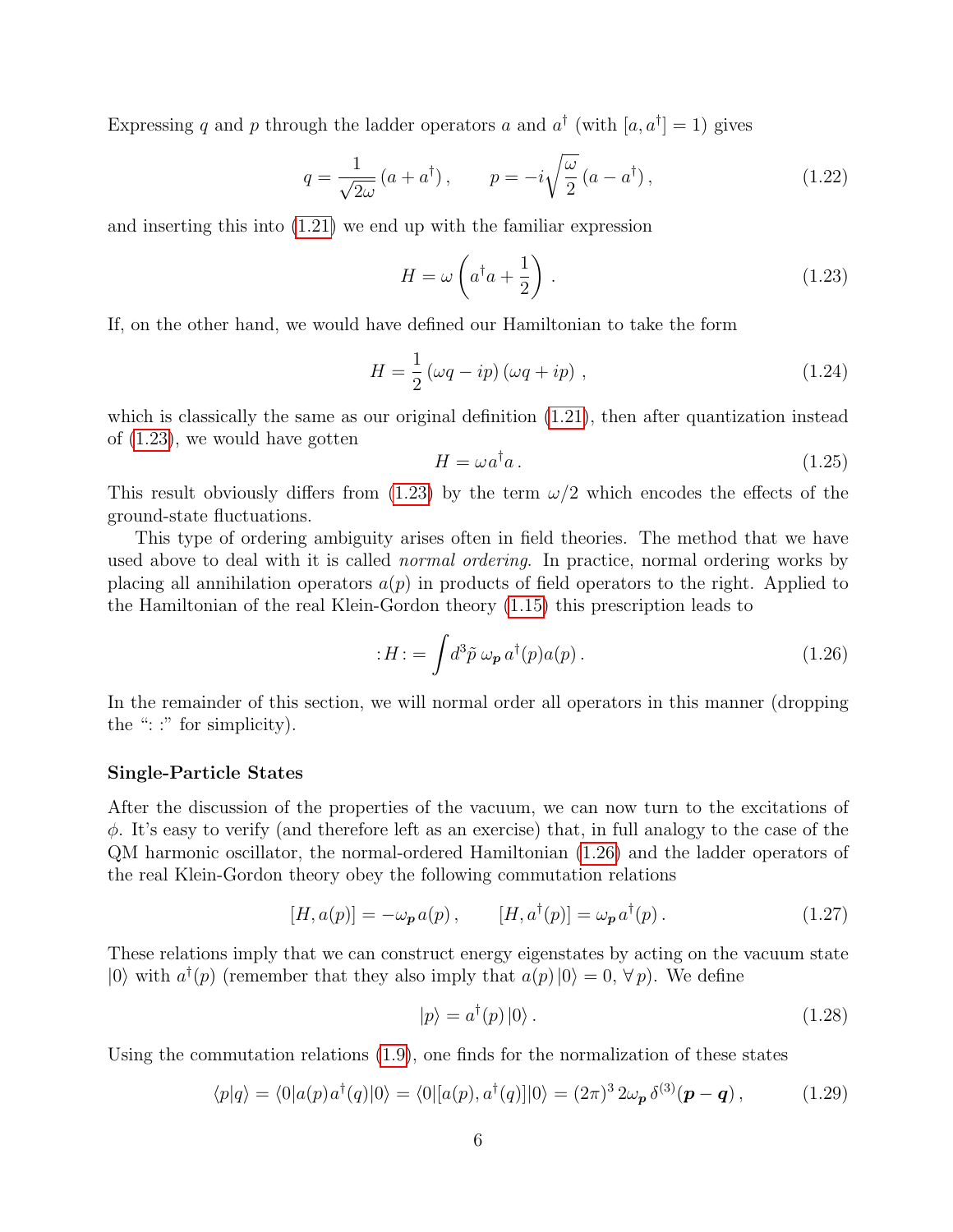where we again meet the covariant version of the three-dimensional delta function.

The state [\(1.28\)](#page-5-2) itself has energy

$$
H|p\rangle = E_p|p\rangle = \omega_p|p\rangle, \qquad (1.30)
$$

with  $\omega_p$  given in [\(1.8\)](#page-2-4), which is nothing but the *relativistic energy* of a particle with 3momentum **p** and mass m. We thus interpret the state  $|p\rangle$  as the momentum eigenstate of a single particle of mass m.

Let us check this interpretation by studying the other quantum numbers of  $|p\rangle$ . We begin with the *total momentum*  $\boldsymbol{P}$ . Turning this expression into an operator, we arrive, after normal ordering, at

$$
\boldsymbol{P} = -\int d^3x \,\pi \,\nabla \phi = \int d^3\tilde{p} \,\,\boldsymbol{p} \,a^\dagger(p)a(p) \,. \tag{1.31}
$$

Acting with **P** on our state  $|p\rangle$  gives

$$
\mathbf{P}|p\rangle = \int d^3 \tilde{q} \, \mathbf{q} \, a^\dagger(q) a(q) a^\dagger(p) |0\rangle
$$
\n
$$
= \int \frac{d^3 q}{(2\pi)^3} \frac{1}{2w_\mathbf{q}} \, \mathbf{q} \, a^\dagger(q) \left[ (2\pi)^3 \, 2\omega_\mathbf{p} \, \delta^{(3)}(\mathbf{p} - \mathbf{q}) + a^\dagger(p) a(q) \right] |0\rangle = \mathbf{p}|p\rangle \,, \tag{1.32}
$$

where we have employed the second line in [\(1.9\)](#page-2-0) and used the fact that an annihilation operator acting on the vacuum is zero. The latter result tells us that the state  $|p\rangle$  has momentum p. Another property of  $|p\rangle$  that we can study is its angular momentum. Again we take the classical expression for the total angular momentum

$$
J^{i} = \epsilon^{ijk} \int d^{3}x \left( x^{j} T^{0k} - x^{k} T^{0j} \right) , \qquad (1.33)
$$

and turn it into an field operator. It is a good exercise to show that by acting with  $J^i$  on the one-particle state with zero 3-momentum, one gets

$$
J^{i} |p = (m, \mathbf{0})\rangle = 0. \qquad (1.34)
$$

This result tells us that the particle carries no internal angular momentum. In other words, quantizing the real Klein-Gordon field gives rise to a spin-zero particle aka a scalar.

## Multi-Particle States

Acting multiple times with the creation operators on the vacuum we can create multi-particle states. We interpret the state

<span id="page-6-0"></span>
$$
|p_1, ..., p_n\rangle = a^{\dagger}(p_1) \dots a^{\dagger}(p_n) |0\rangle, \qquad (1.35)
$$

as an *n*-particle state. Since one has  $[a^{\dagger}(p_i), a^{\dagger}(p_j)] = 0$ , the state [\(1.35\)](#page-6-0) is symmetric under exchange of any two particles. E.g.,

$$
|p,q\rangle = a^{\dagger}(p)a^{\dagger}(q)|0\rangle = a^{\dagger}(q)a^{\dagger}(p)|0\rangle = |q,p\rangle.
$$
 (1.36)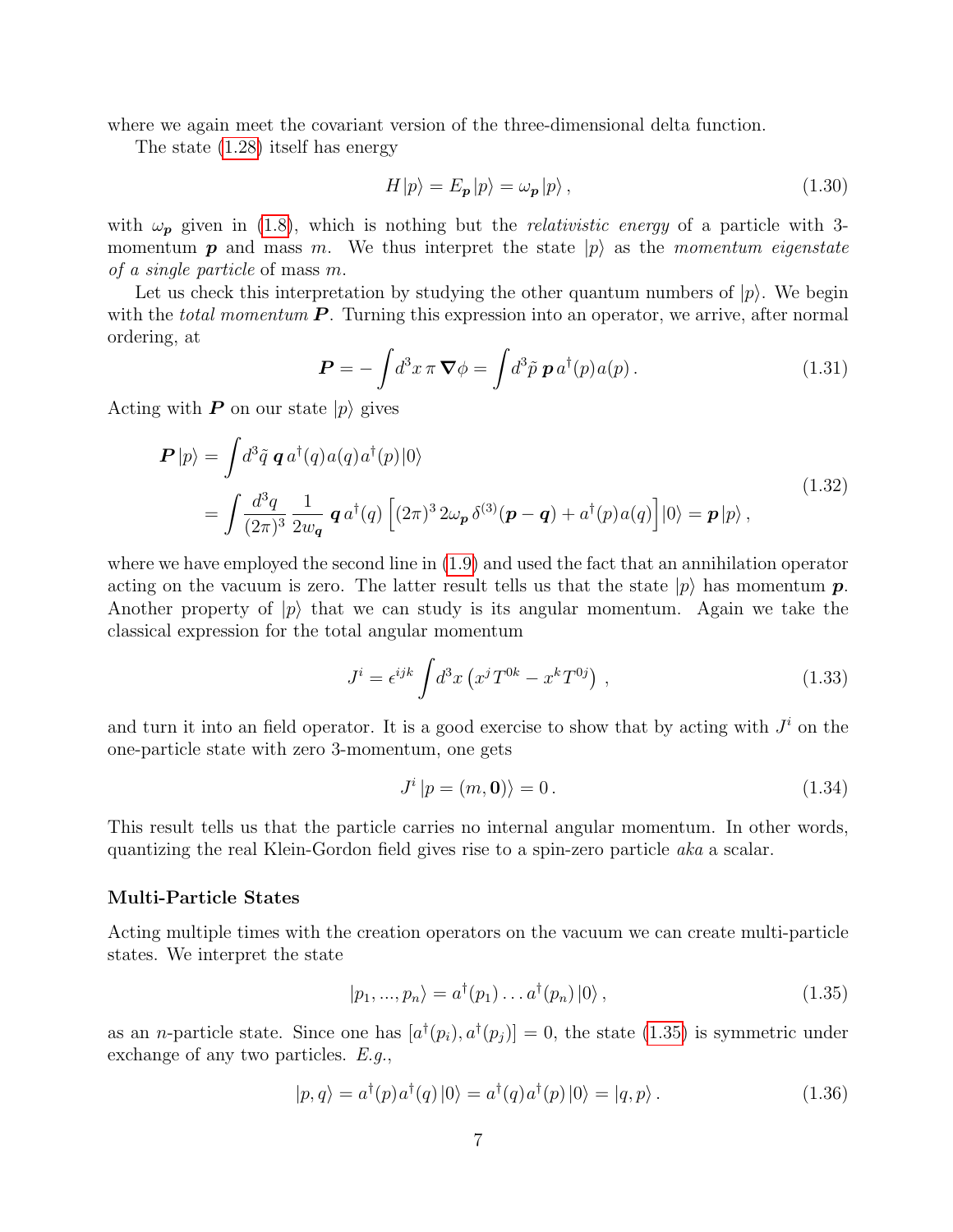This means that the particles corresponding to the real Klein-Gordon theory are bosons. We see that the relationship between spin and statistics is, unlike in QM, a consequence of the QFT framework, following, in the case at hand, from the commutation quantization conditions for boson fields [\(1.3\)](#page-1-2).

The full Hilbert space of our theory is spanned by acting on the vacuum with all possible combinations of creation operators,

$$
|0\rangle, \quad a^{\dagger}(p)|0\rangle, \quad a^{\dagger}(p)a^{\dagger}(q)|0\rangle, \quad a^{\dagger}(p)a^{\dagger}(q)a^{\dagger}(r)|0\rangle, \quad \dots \tag{1.37}
$$

This space is known as the Fock space and is simply the sum of the *n*-particle Hilbert spaces, for all  $n \geq 0$ . Like in QM, there is also an operator which counts the number n of particles in a given state in the Fock space. It is the number operator

$$
N = \int d^3 \tilde{p} \, a^\dagger(p) a(p) \,, \tag{1.38}
$$

<span id="page-7-0"></span>which satisfies

$$
[N, a^{\dagger}(q)] = \int d^3 \tilde{p} \left[ a^{\dagger}(p) a(p), a^{\dagger}(q) \right] = \int d^3 \tilde{p} \, a^{\dagger}(p) \left[ a(p), a^{\dagger}(q) \right]
$$
  
= 
$$
\int d^3 \tilde{p} \, a^{\dagger}(p) \left( 2\pi \right)^3 2\omega_p \, \delta^{(3)}(p - q) = a^{\dagger}(q) \, .
$$
 (1.39)

On a *n*-particle state, the number operator  $N$  acts like

$$
N|p_1,...,p_n\rangle = Na^{\dagger}(p_1)...a^{\dagger}(p_n)|0\rangle = \left\{a^{\dagger}(p_1)N + [N, a^{\dagger}(p_1)]\right\}a^{\dagger}(p_2)...a^{\dagger}(p_n)|0\rangle
$$
  
=  $a^{\dagger}(p_1)Na^{\dagger}(p_2)...a^{\dagger}(p_n)|0\rangle + |p_1,...,p_n\rangle.$  (1.40)

We can repeat this procedure and commute  $N$  with all creation operators, picking up at each step the term  $|p_1, ..., p_n\rangle$ . In the last step, we then use  $N|0\rangle = 0$  and find in this way

$$
N|p_1,\ldots,p_n\rangle = n|p_1,\ldots,p_n\rangle. \tag{1.41}
$$

Hence, N indeed counts the number of particles in a state.

It is also important to realize that the number operator commutes with the Hamiltonian,

$$
[N, H] = \int d^3 \tilde{p} d^3 \tilde{q} \omega_q \left[ a^{\dagger}(p) a(p), a^{\dagger}(q) a(q) \right]
$$
  
\n
$$
= \int d^3 \tilde{p} d^3 \tilde{q} \omega_q \left\{ a^{\dagger}(p) \left[ a(p), a^{\dagger}(q) a(q) \right] + \left[ a^{\dagger}(p), a^{\dagger}(q) a(q) \right] a(p) \right\}
$$
  
\n
$$
= \int d^3 \tilde{p} d^3 \tilde{q} \omega_q \left\{ a^{\dagger}(p) a^{\dagger}(q) \left[ a(p), a(q) \right] + a^{\dagger}(p) \left[ a(p), a^{\dagger}(q) \right] a(q)
$$
  
\n
$$
+ a^{\dagger}(q) \left[ a^{\dagger}(p), a(q) \right] a(p) + \left[ a^{\dagger}(p), a^{\dagger}(q) \right] a(q) a(p) \right\} = 0,
$$
\n(1.42)

ensuring that particle number is conserved. This means that we can place ourselves in the  $n$ -particle sector, and will remain there. This is a property of free theories, but will no longer be true when we consider interactions. Interactions create and destroy particles, taking us between the different sectors in the Fock space.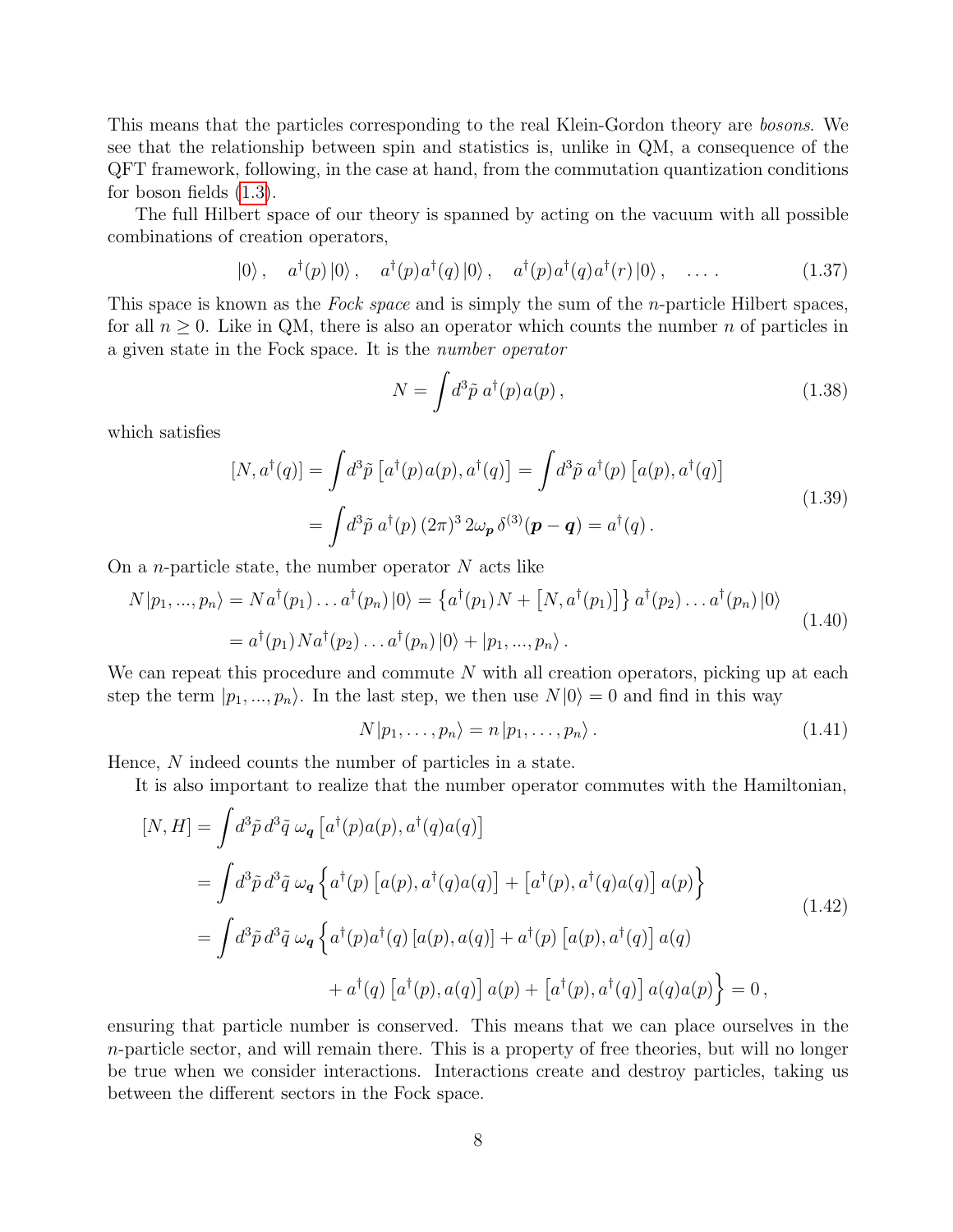

<span id="page-8-0"></span>Figure 1.1: Picture of space-like separated operators  $O_1(x)$  and  $O_2(y)$ .

## Causality

The last thing we should check is that our scalar theory does not violate *causality* after quantization. For our QFT to be causal, we must require that all space-like separated operators  $O_1$  and  $O_2$  commute,

<span id="page-8-1"></span>
$$
[O_1(x), O_2(y)] = 0, \quad \forall \ (x - y)^2 < 0.
$$
 (1.43)

This ensures that a measurement at  $x = (x_0, x)$  cannot affect a measurement at  $y = (y_0, y)$ , when x and y are not causally connected (outside the light-cone). A graphical representation of the latter equation is given in Figure [1.1.](#page-8-0)

Does our theory satisfy the requirement [\(1.43\)](#page-8-1)? In order to answer this question, we define the object

<span id="page-8-2"></span>
$$
\Delta(x - y) = [\phi(x), \phi(y)]. \tag{1.44}
$$

While the fields on the right-hand side are operators, it is seen (after a short calculation) that the left-hand side is simply a complex number,

$$
\Delta(x - y) = \left[ \int d^3 \tilde{p} \left( a(p) e^{-ipx} + a^\dagger(p) e^{ipx} \right), \int d^3 \tilde{q} \left( a(q) e^{-iqy} + a^\dagger(q) e^{iqy} \right) \right]
$$
  
\n
$$
= \int d^3 \tilde{p} d^3 \tilde{q} \left( \left[ a(p), a^\dagger(q) \right] e^{-i(px - qy)} + \left[ a^\dagger(p), a(q) \right] e^{i(px - qy)} \right)
$$
  
\n
$$
= \int d^3 \tilde{p} d^3 \tilde{q} \left( 2\pi \right)^3 2\omega_p \delta^{(3)}(\mathbf{p} - \mathbf{q}) \left[ e^{-i(px - qy)} - e^{i(px - qy)} \right]
$$
  
\n
$$
= \int d^3 \tilde{p} \left[ e^{-ip(x - y)} - e^{ip(x - y)} \right].
$$
\n(1.45)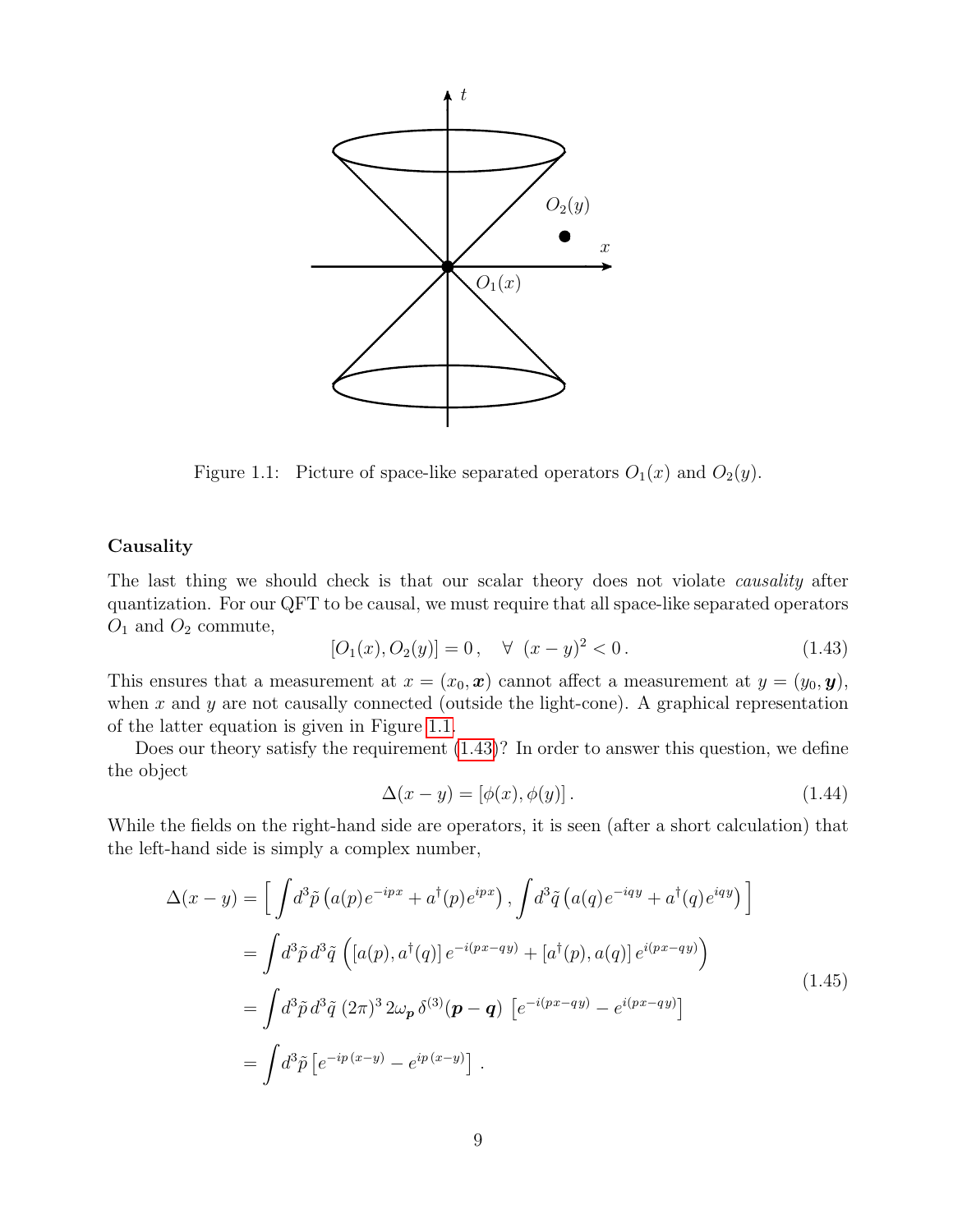In order to further simplify this result, we note that

$$
\delta(p^2 - m^2) = \frac{1}{2\omega_p} \left[ \delta(p_0 + \omega_p) + \delta(p_0 - \omega_p) \right]. \tag{1.46}
$$

It then follows that

$$
\Delta(x - y) = \int dp_0 \frac{d^3 p}{(2\pi)^3} \frac{1}{2\omega_p} \left[ \delta(p_0 + \omega_p) + \delta(p_0 - \omega_p) \right] \frac{p_0}{|p_0|} e^{-ip(x - y)} \n= \int \frac{d^4 p}{(2\pi)^3} \delta(p^2 - m^2) \frac{p_0}{|p_0|} e^{-ip(x - y)}.
$$
\n(1.47)

All elements in the final integral are Lorentz invariant apart from the term  $p_0/|p_0|$ . However, if we restrict ourselves to Lorentz transformations which preserve the sign of the time-component of four vectors, *i.e.*, orthochronous Lorentz transformations  $\Lambda \in L^{\uparrow}$ , then  $p_0/|p_0|$  remains unchanged and we have that  $\Delta(x - y)$  is Lorentz invariant.

But we also have that  $\Delta(x-y) = 0$  at equal times for all  $(x-y)^2 = -(x-y)^2 < 0$ , which can be seen explicitly by writing

$$
[\phi(t, \boldsymbol{x}), \phi(t, \boldsymbol{y})] = \int \frac{d^3 p}{(2\pi)^3} \frac{1}{2\omega_p} \left[ e^{i \boldsymbol{p} \cdot (\boldsymbol{x} - \boldsymbol{y})} - e^{-i \boldsymbol{p} \cdot (\boldsymbol{x} - \boldsymbol{y})} \right] = 0. \tag{1.48}
$$

Notice that in order to arrive at the final result, we have flipped the sign of  $p$  in the second exponent. This obviously does not change the result since  $p$  is an integration variable and  $\omega_{\bf p} = ({\bf p}^2 + m^2)^{1/2}$  is invariant under such a change. But since  $\Delta(x-y)$  is Lorentz invariant,<sup>[4](#page-9-0)</sup> it can only be a function of  $(x - y)^2$  and must hence vanish for all  $(x - y)^2 < 0$ .

The above findings imply that the real Klein-Gordon theory is indeed causal with commutators vanishing outside the light-cone. This property will continue to hold in the interacting theory. Indeed, it is usually given as one of the axioms of local QFTs. Let me mention, however, that the fact that  $[\phi(x), \phi(y)]$  is a complex function, rather than an operator, is a property of free fields only and does not hold in an interacting theory.

## 1.3 Quantization of Complex Klein-Gordon Field

We have already discussed the classical complex scalar field theory with a global  $U(1)$  symmetry. The goal is now to quantize the free version of this theory following the same steps as for the free real scalar. We again begin by recalling the main ingredients of the classic theory. In terms of the field  $\varphi = 1/\sqrt{2 (\phi_1 + i \phi_2)}$ , the Lagrangian, Hamiltonian, and the conjugate momentum are given by

<span id="page-9-2"></span>
$$
\mathcal{L} = (\partial_{\mu}\varphi^*) (\partial^{\mu}\varphi) - m^2 \varphi^* \varphi, \qquad \mathcal{H} = \pi^* \pi + (\nabla \varphi^*) \cdot (\nabla \varphi) + m^2 \varphi^* \varphi, \qquad \pi = \dot{\varphi}^*, \quad (1.49)
$$

while the EOM for  $\varphi$  reads

<span id="page-9-1"></span>
$$
(\Box + m^2)\varphi = 0. \qquad (1.50)
$$

<span id="page-9-0"></span><sup>&</sup>lt;sup>4</sup>Because one can always find a orthochronous Lorentz transformation such that  $(\Lambda^{\mu}{}_{\nu}(x-y)^{\nu})_0 = 0$  if x and y are space-like separated, the invariance under  $\Lambda \in L^{\uparrow}$  is enough to show that  $[\phi(t, x), \phi(t, y)] = 0$  outside the light-cone implies  $\Delta(x - y) = 0$  for all  $(x - y)^2 < 0$ .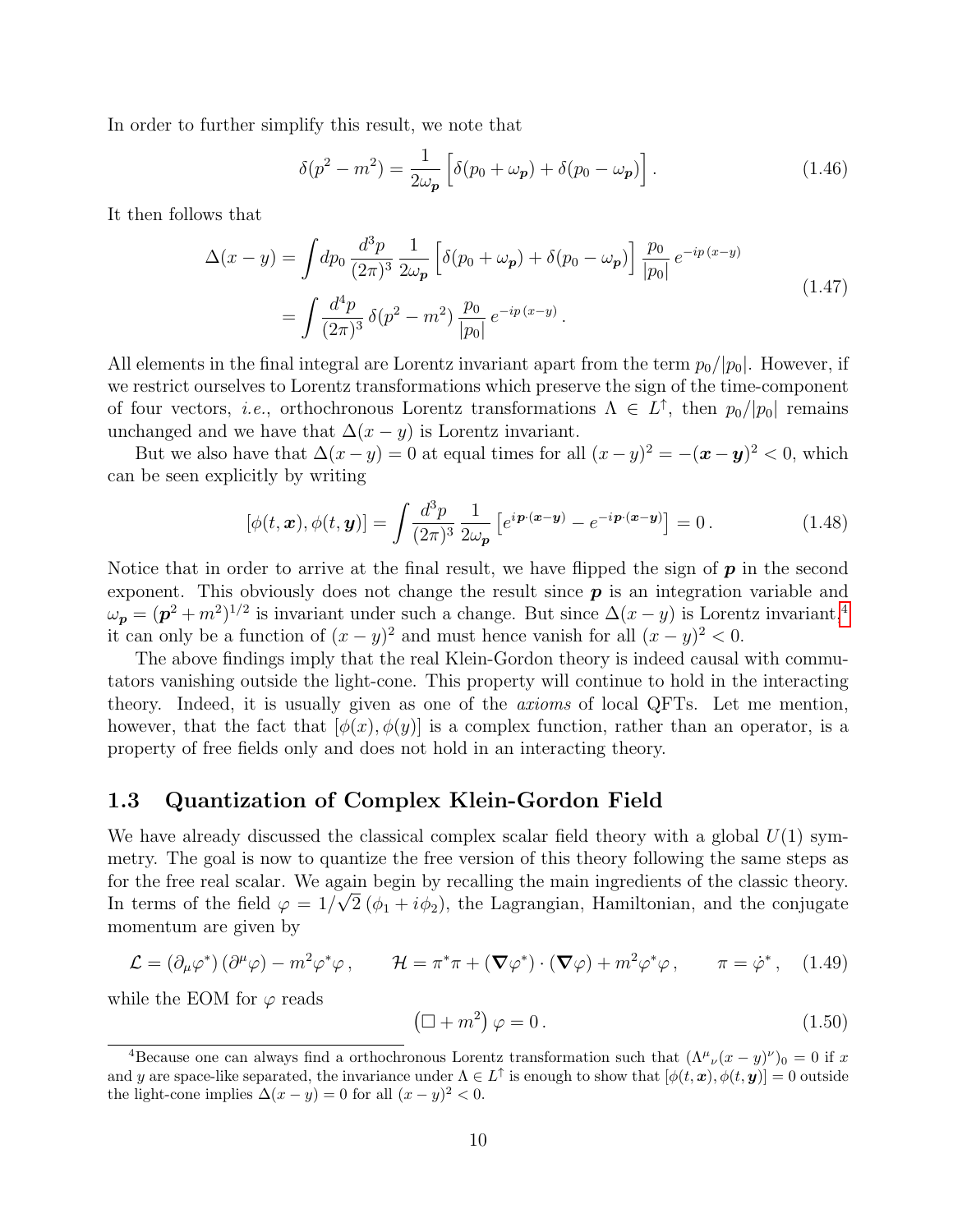After replacing the classic fields by operators  $(\varphi \to \varphi, \varphi^* \to \varphi^{\dagger}, etc.),$  canonical quantization of this system can be performed by simply imposing the general commutation rela-tions [\(1.3\)](#page-1-2) on the real fields  $\phi_1$  and  $\phi_2$  and conjugate momenta  $\pi_1 = \dot{\phi}_1$  and  $\pi_2 = \dot{\phi}_2$ . Since both  $\varphi$  and  $\pi$  are linear combinations of the real components with the same coefficients, it is not difficult to understand that the only non-trivial commutators take the form

$$
[\varphi(t, \boldsymbol{x}), \pi(t, \boldsymbol{y})] = [\varphi^{\dagger}(t, \boldsymbol{x}), \pi^{\dagger}(t, \boldsymbol{y})] = i\delta^{(3)}(\boldsymbol{x} - \boldsymbol{y}). \qquad (1.51)
$$

The operator versions of the solutions to the complex Klein-Gordon equation [\(1.50\)](#page-9-1) and its hermitian conjugate read

$$
\varphi(x) = \int d^3 \tilde{p} \left( a_+(p) e^{-ipx} + a_-^{\dagger}(p) e^{ipx} \right) ,
$$
  

$$
\varphi^{\dagger}(x) = \int d^3 \tilde{p} \left( a_-(p) e^{-ipx} + a_+^{\dagger}(p) e^{ipx} \right) .
$$
 (1.52)

<span id="page-10-0"></span>As in the case of the real scalar field, one can invert these relations and compute the commutators of  $a_{\pm}(p)$  and  $a_{\pm}^{\dagger}(p)$ . The only non-zero commutators one finds in this way are

$$
[a_{\pm}(p), a_{\pm}^{\dagger}(q)] = (2\pi)^3 \, 2\omega_p \, \delta^{(3)}(p-q) \,. \tag{1.53}
$$

The latter relations imply that there are two sets of annihilation and creation operators, namely  $a_+(p), a_+^{\dagger}(p)$  and  $a_-(p), a_-^{\dagger}(p)$ . In consequence, we will also have two types of states,

$$
|p, +\rangle = a_+^{\dagger}(p)|0\rangle, \qquad |p, -\rangle = a_-^{\dagger}(p)|0\rangle, \qquad (1.54)
$$

where the vacuum state  $|0\rangle$  is defined in the usual way  $a_{\pm}(p)|0\rangle = 0$  for all p and normalized such that  $\langle 0|0 \rangle = 1$ . Multi-particle states are then given by

$$
|p_1, \varepsilon_1; \dots; p_n, \varepsilon_n\rangle = a^{\dagger}_{\varepsilon_1}(p_1) \dots a^{\dagger}_{\varepsilon_n}(p_n)|0\rangle, \qquad (1.55)
$$

and labelled both by the momenta  $p_i$  and  $\varepsilon_i = \pm 1$  to distinguish the two types of quanta. For each type of excitations, we can also introduce a number operator

$$
N_{\pm} = \int d^3 \tilde{p} \ a_{\pm}^{\dagger}(p) a_{\pm}(p) \,, \tag{1.56}
$$

which, in analogy to [\(1.39\)](#page-7-0), satisfies

$$
[N_{\pm}, a_{\pm}^{\dagger}(p)] = a_{\pm}^{\dagger}(p), \qquad [N_{\pm}, a_{\mp}^{\dagger}(p)] = 0. \qquad (1.57)
$$

It follows that  $N_{+}$  ( $N_{-}$ ) acting on a multi-particle state counts the number of quanta of + type (− type). The (normal-ordered) conserved 4-momentum can be computed as for the real scalar field. One obtains

$$
P_{\mu} = \int d^3 \tilde{p} \; p_{\mu} \left( a^{\dagger}_{+}(p) \, a_{+}(p) + a^{\dagger}_{-}(p) \, a_{-}(p) \right) \,, \tag{1.58}
$$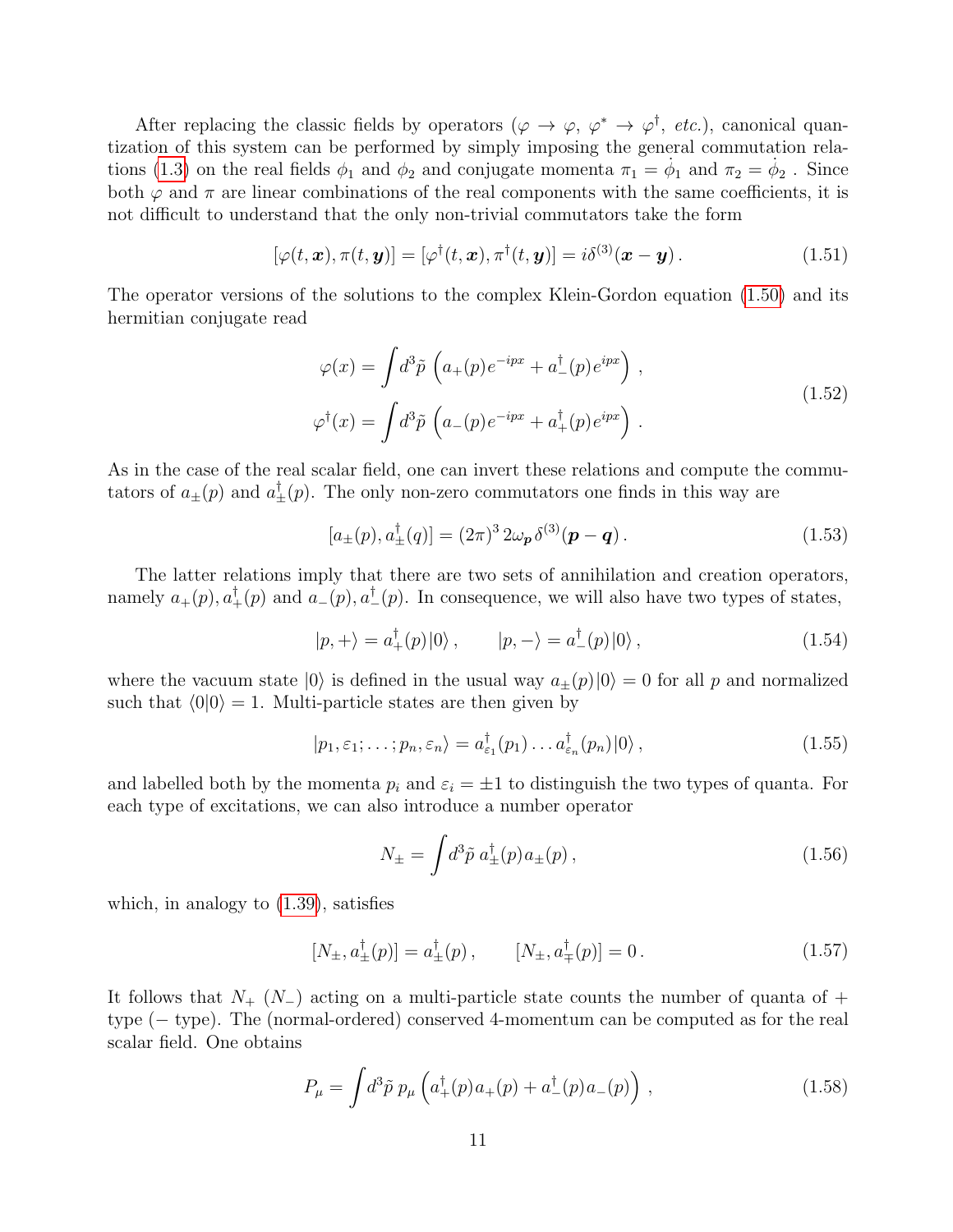where as usual  $p_0 = \omega_p$ . It is straightforward to show that

$$
[P_{\mu}, a_{\pm}^{\dagger}(p)] = p_{\mu} a_{\pm}^{\dagger}(p) , \qquad (1.59)
$$

which tells us that the state  $|q, \varepsilon\rangle$  can be interpreted as a single particle with 4-momentum  $q_{\mu}$ , irrespectively of its type  $\varepsilon$ . Furthermore, it is easy to see that the *n*-particle state  $|p_1, \varepsilon_1; \ldots; p_n, \varepsilon_n\rangle$  has total momentum  $\sum_{i=1}^n (p_i)_{\mu}$ .

So far, our discussion has been in complete analogy with the one for the real scalar field. However, the free complex scalar theory has one additional feature, namely the conserved  $U(1)$ current. The operator version of the associated charge can be written as

$$
Q = i \int d^3x \, \left( \varphi^\dagger \pi^\dagger - \pi \varphi \right) \,. \tag{1.60}
$$

Using [\(1.52\)](#page-10-0) one can express this charge in terms of annihlation and creation operators. I spare you the details of this computation and simply quote the final result after normal ordering. One finds

$$
Q = \int d^3 \tilde{p} \left( a_+^{\dagger}(p) a_+(p) - a_-^{\dagger}(p) a_-(p) \right) = N_+ - N_-\,. \tag{1.61}
$$

This result shows that the states  $|p, +\rangle$  have charge +1 and the states  $|p, -\rangle$  have charge −1. It is hence sensible to identify the + states with particles and − states with anti-particles. With this terminology, we see from  $(1.52)$  that  $\varphi$  annihilates a particle or creates an anti-particle while  $\varphi^{\dagger}$  creates a particle or annihilates an anti-particle. It is also important to notice that the charge Q is a conserved quantity in our quantum theory, since  $[Q, H] = 0$ . Of course, in a free field theory this isn't such a big deal because both  $N_+$  and  $N_-, i.e.,$  the numbers of positively and negatively charged states, are separately conserved (*i.e.*,  $[N_{\pm}, H] = 0$ ). However, we will see soon that in the interacting version of our complex Klein-Gordon theory, Q survives as a conserved quantity, while  $N_{\pm}$  individually do not.

Is the quantum theory of our complex scalar causal? Of course it is (and is not too difficult to check this explicitly)! In fact, a neat way to think about this is in terms of amplitudes of particles and anti-particles. If we consider the commutator  $[\varphi(x), \varphi^{\dagger}(y)] = 0$  outside the light-cone, the physical interpretation of our finding that [\(1.44\)](#page-8-2) (or better its analog in the complex case) vanishes for space-like separated points, is that the amplitude for the particle to propagate from x to y cancels the amplitude for the anti-particle to travel from y and x. This interpretation also applies (maybe in a less obvious way) to the case of the real scalar field, because the particle is then its own anti-particle.

## 1.4 Klein-Gordon Correlators

Just as in the case of QM, we can now also determine correlation functions (or simply correlators) which are also of primary importance in QFT. Maybe the most famous correlator in QFT is the so-called Feynman propagator. In the case of our real scalar field  $\phi$ , it is defined as follows

$$
D_F(x - y) = \langle 0 | T(\phi(x)\phi(y)) | 0 \rangle
$$
  
=  $\theta(x_0 - y_0) \langle 0 | \phi(x)\phi(y) | 0 \rangle + \theta(y_0 - x_0) \langle 0 | \phi(y)\phi(x) | 0 \rangle$ . (1.62)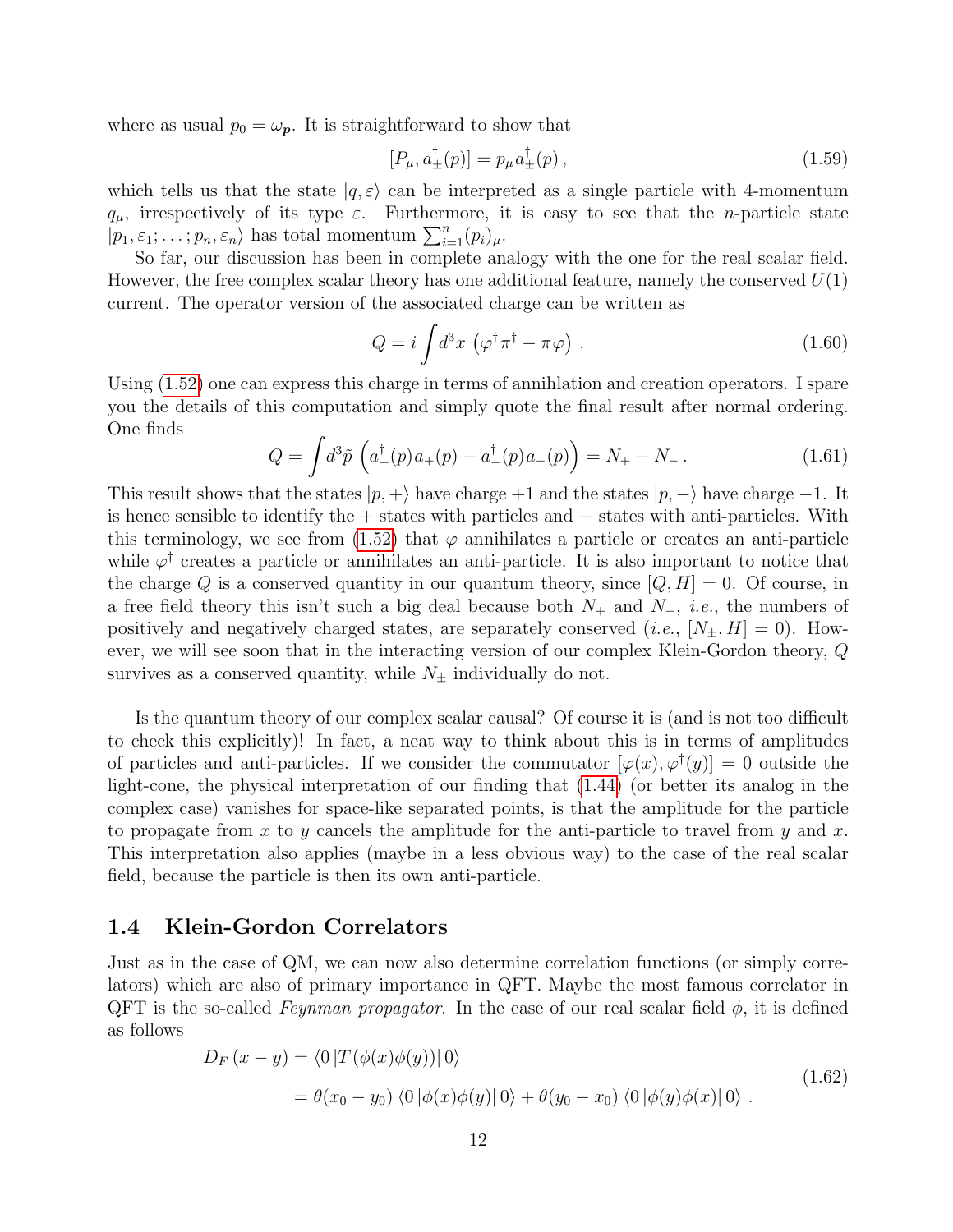Here  $\theta$  with  $\theta(x) = 0$  for  $x < 0$ ,  $\theta(x) = 1/2$  for  $x = 0$ ,<sup>[5](#page-12-0)</sup> and  $\theta(x) = 1$  for  $x > 0$  is the Heaviside step function. Furthermore, T stands for time ordering, i.e., placing all operators evaluated at later times to the left,

$$
T(\phi(x_1)\dots\phi(x_n))=\phi(t_{i_n},\boldsymbol{x}_{i_n})\dots\phi(t_{i_1},\boldsymbol{x}_{i_1}),\qquad t_{i_1}\leq\ldots\leq t_{i_n}.
$$
 (1.63)

In order to compute the Feynman propagator we first consider the case  $x_0 > y_0$ . Inserting the field expansion [\(1.52\)](#page-10-0), we have

$$
D_F(x - y) = \langle 0 | \phi(x)\phi(y) | 0 \rangle
$$
  
=  $\langle 0 | \int d^3 \tilde{p} d^3 \tilde{q} (a(p)e^{-ipx} + a^{\dagger}(p)e^{ipx}) (a(q)e^{-iqy} + a^{\dagger}(q)e^{iqy}) | 0 \rangle$   
=  $\langle 0 | \int d^3 \tilde{p} d^3 \tilde{q} [a(p), a^{\dagger}(q)] e^{-i(px - qy)} | 0 \rangle = \int d^3 \tilde{p} e^{-ip(x - y)} = D(x - y).$  (1.64)

Analogously, one finds for the case  $y_0 > x_0$ , the relation  $D_F(x - y) = D(y - x)$ . Combining these latter two results, the Feynman propagator can be written as

<span id="page-12-1"></span>
$$
D_F(x - y) = \int \frac{d^3 p}{(2\pi)^3} \frac{1}{2\omega_p} \left( \theta(x_0 - y_0) e^{-i\omega_p(x_0 - y_0)} + \theta(y_0 - x_0) e^{i\omega_p(x_0 - y_0)} \right) e^{ip \cdot (x - y)}
$$
  
= 
$$
\int \frac{d^4 p}{(2\pi)^4} \frac{i}{(p_0 - \omega_p + i\epsilon) (p_0 + \omega_p - i\epsilon)} e^{-ip(x - y)}
$$
(1.65)  
= 
$$
\int \frac{d^4 p}{(2\pi)^4} \frac{i}{p^2 - m^2 + i\epsilon} e^{-ip(x - y)},
$$

where the terms  $i\epsilon$  (with  $\epsilon > 0$  and infinitesimal) have the effect of shifting the poles in the denominator

$$
p^{2} - m^{2} = (p_{0})^{2} - \mathbf{p}^{2} - m^{2} = (p_{0})^{2} - \omega_{\mathbf{p}}^{2} = (p_{0} - \omega_{\mathbf{p}}) (p_{0} + \omega_{\mathbf{p}}), \qquad (1.66)
$$

slightly off the real  $p_0$ -axis. This way of writing the Feynman propagator is, for obvious reasons, hence called the "ie" prescription. The equality of the first and second line in  $(1.65)$ follows by an appropriate contour integration (using Cauchy's residue theorem). Again we distinguish the cases  $x_0 > y_0$  and  $y_0 > x_0$ . In the former case, we perform the  $p_0$  integration following the contour shown in Figure [1.2](#page-13-0) which encloses the pole at  $p_0 = +\omega_p - i\epsilon$  with residuum  $-2\pi i/(2\omega_p)$ , where the minus sign arises since the path has a clockwise orientation. In the latter case, the path is closed in the upper-half plane, surrounding the pole  $p_0 = -\omega_p + i\epsilon$ with residuum  $+2\pi i/(-2\omega_p)$  (due to the counter-clockwise orientation of the half-circle the residuum does not pick up a minus sign now). This proofs the correctness of [\(1.65\)](#page-12-1).

<span id="page-12-0"></span><sup>&</sup>lt;sup>5</sup>It seldom matters what particular value is chosen for  $\theta(0)$ , since the Heaviside function usually appears in integrations, and the value of a function at a single point does not affect its integral. We employ the half-maximum convention here.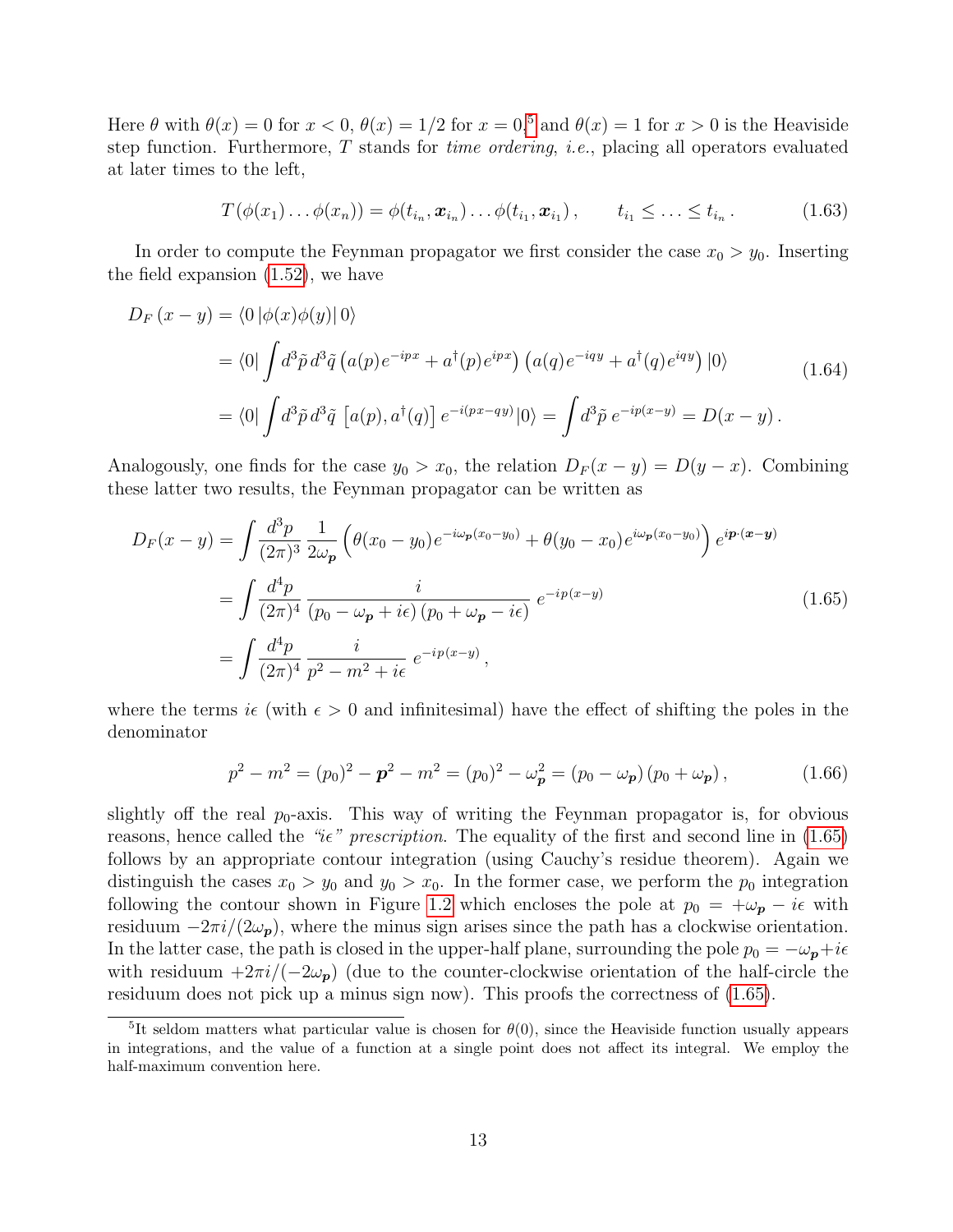

<span id="page-13-0"></span>Figure 1.2: Schematic picture of the "ie" prescription for  $x_0 > y_0$ . In the case  $y_0 > x_0$ , the integration contour is closed in the upper-half plane.

An important property of the Feynman propagator is that it solves the Klein-Gordon equation,

$$
\left(\Box_x + m^2\right) D_F\left(x - y\right) = \int \frac{d^4p}{(2\pi)^4} \frac{i}{p^2 - m^2 + i\epsilon} \left(-p^2 + m^2\right) e^{-ip(x-y)} \n= -i \int \frac{d^4p}{(2\pi)^4} e^{-ip(x-y)} = -i\delta^{(4)}(x - y).
$$
\n(1.67)

with a delta-function source on the right-hand side. Functions with this property are called Green's functions. There are other Green's functions of the Klein-Gordon equation which are given by an integral such as in [\(1.65\)](#page-12-1) but with the poles in a different position relative to the real  $p_0$ -axis. E.g., the case where both poles are above the real  $p_0$ -axis leads to the so-called advanced Green's function. It vanishes for  $x_0 > y_0$  since the contour in Figure [1.2](#page-13-0) contains no poles in this case. Similarly, one can define an retarded Green's function which vanishes for  $y_0 > x_0$ . You will get more familiar with Green's functions in an exercise.

Let us briefly also discuss the simplest time-ordered product for a free complex scalar field  $\varphi = 1/\sqrt{2} (\phi_1 + i \phi_2)$ . In terms of the real fields  $\phi_1$  and  $\phi_2$  the Lagrangian in [\(1.49\)](#page-9-2) splits into a sum of Lagrangians for two free real scalars with the same mass  $m$ . In consequence, each of  $\phi_1$  and  $\phi_2$  has an oscillator expansion as in [\(1.7\)](#page-2-3) and it immediately follows that  $\langle 0|T(\phi_1(x)\phi_1(y))|0\rangle = \langle 0|T(\phi_2(x)\phi_2(y))|0\rangle = D_F(x - y)$  while  $\langle 0|T(\phi_1(x)\phi_2(y))|0\rangle = 0$ . It is then easy to see that this implies for the complex scalar that

$$
\langle 0|T(\varphi(x)\varphi^{\dagger}(y))|0\rangle = D_F(x-y), \qquad \langle 0|T(\varphi(x)\varphi(y))|0\rangle = \langle 0|T(\varphi^{\dagger}(x)\varphi^{\dagger}(y))|0\rangle = 0. \tag{1.68}
$$

Enough words spent on correlators involving scalar field operators. Let's move on.

## 1.5 Quantization of Massless Vector Field

After having understood how to quantize scalar field theories, let us turn to a more complicated example, *i.e.*, the free massless vector field. Like before we start by recalling the main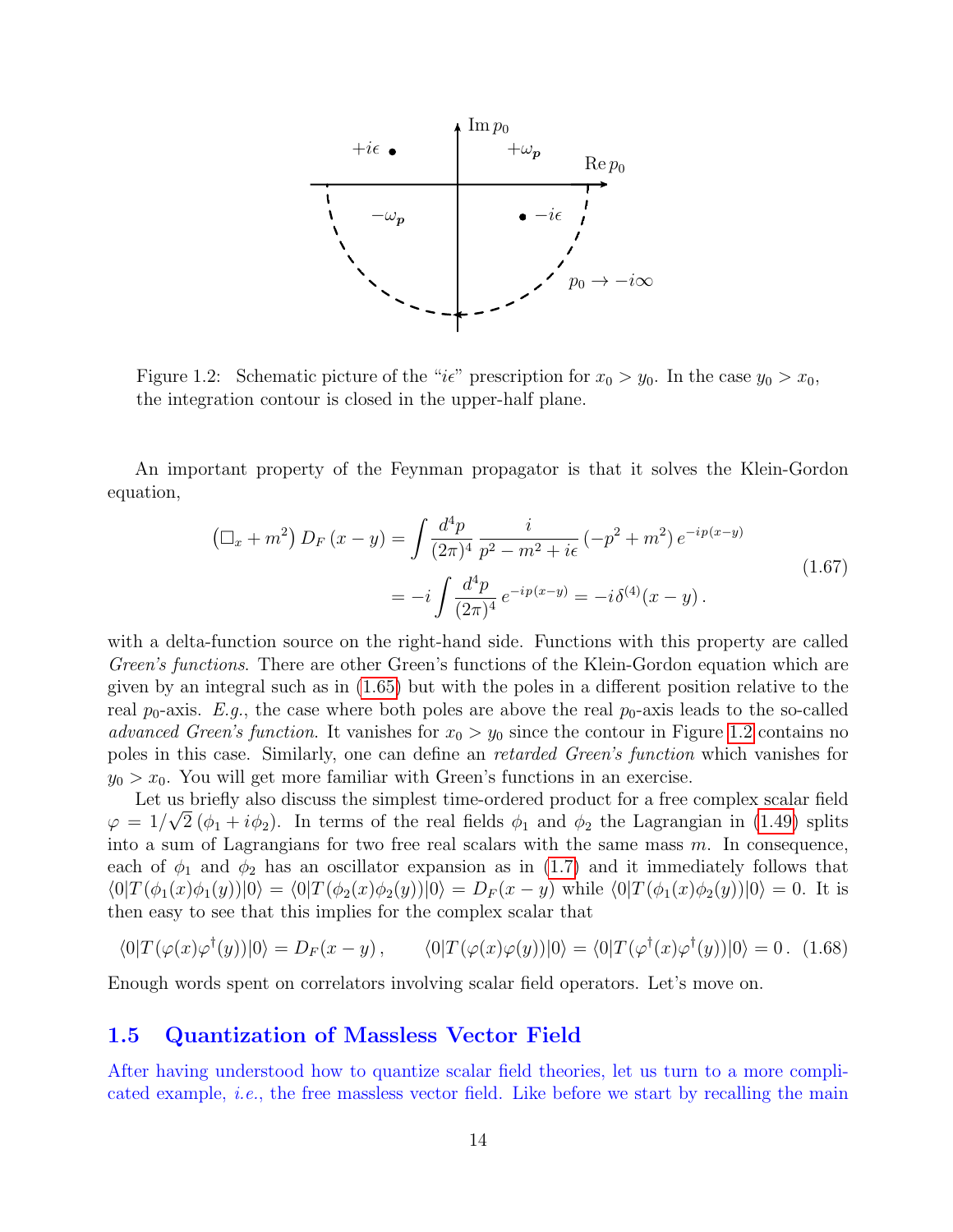ingredients of the classic theory. The Lagrangian for a vector field  $A_\mu$  is

<span id="page-14-1"></span>
$$
\mathcal{L} = -\frac{1}{4} F_{\mu\nu} F^{\mu\nu} \,, \tag{1.69}
$$

where  $F_{\mu\nu} = \partial_{\mu}A_{\nu} - \partial_{\nu}A_{\mu}$  is the usual field-strength tensor. This Lagrangian is invariant under the gauge transformations

<span id="page-14-2"></span>
$$
A_{\mu} \to A_{\mu} + \partial_{\mu} f. \tag{1.70}
$$

The canonical momenta  $\pi^{\mu}$  are given by

$$
\pi^{\mu} = \frac{\partial \mathcal{L}}{\partial \dot{A}_{\mu}} = F^{\mu 0} = -F^{0\mu} \,. \tag{1.71}
$$

Finally, the EOM for  $A_\mu$  reads

$$
\Box A_{\mu} - \partial_{\mu} (\partial_{\nu} A^{\nu}) = 0. \qquad (1.72)
$$

In order to quantize the theory we now think of the field  $A_\mu$  as a collection of four scalar fields, that happen to be labelled by the space-time index  $\mu$ , and naively impose canonical commutation relations of the form (for brevity we only write the non-trivial commutators)

<span id="page-14-6"></span>
$$
[A_{\mu}(t,\boldsymbol{x}),\pi^{\nu}(t,\boldsymbol{y})] = i\delta^{(3)}(\boldsymbol{x}-\boldsymbol{y})\delta_{\mu}^{\ \nu}.
$$
\n(1.73)

These relations, in particular, imply that  $[A_0(t, x), \pi^0(t, y)]$  is non-vanishing. Unfortunately, this result is inconsistent with [\(1.76\)](#page-14-0), which tells us that  $\pi^0 = 0$ . We see that viewing  $A_\mu$  as a collection of four scalar fields is too simple. In fact, while typical kinetic terms for four scalar fields  $A_\mu$  would be of the form  $\sum_{\nu} (\partial_\mu A_\nu)(\partial^\mu A^\nu)$  and, hence, depend on both the symmetric and antisymmetric parts of  $\partial_{\mu}A_{\nu}$ , the Lagrangian [\(1.69\)](#page-14-1) involves only the antisymmetric part, *i.e.*, the field-strength tensor  $F_{\mu\nu}$ . With this in mind it is then not difficult to understand that the gauge symmetry [\(1.70\)](#page-14-2) of the vector field is in essence the crucial difference to the scalar field theory. There are various viable methods to quantize a gauge theory, but here we will follow the most obvious approach of fixing a gauge before quantization.

#### Gauge Fixing

Since we would like to preserve covariance we use the Lorenz gauge condition

<span id="page-14-4"></span>
$$
\partial_{\mu}A^{\mu} = 0, \qquad (1.74)
$$

which we impose on the theory by means of a Lagrange multiplier  $\xi$ <sup>[6](#page-14-3)</sup>. Our starting point to quantize our massless vector field theory is thus not [\(1.69\)](#page-14-1), but

<span id="page-14-5"></span>
$$
\mathcal{L} = -\frac{1}{4} F_{\mu\nu} F^{\mu\nu} - \frac{\xi}{2} (\partial_{\mu} A^{\mu})^2 . \qquad (1.75)
$$

It follows that the expression for the canonical momenta [\(1.76\)](#page-14-0) receives an additional term, namely

<span id="page-14-0"></span>
$$
\pi^{\mu} = \frac{\partial \mathcal{L}}{\partial \dot{A}_{\mu}} = F^{\mu 0} - \xi \eta^{\mu 0} \partial_{\nu} A^{\nu} . \tag{1.76}
$$

<span id="page-14-3"></span><sup>&</sup>lt;sup>6</sup>The gauges defined by the possible values of  $\xi$  are known as *renormalizability*, or simply  $R_{\xi}$ , gauges.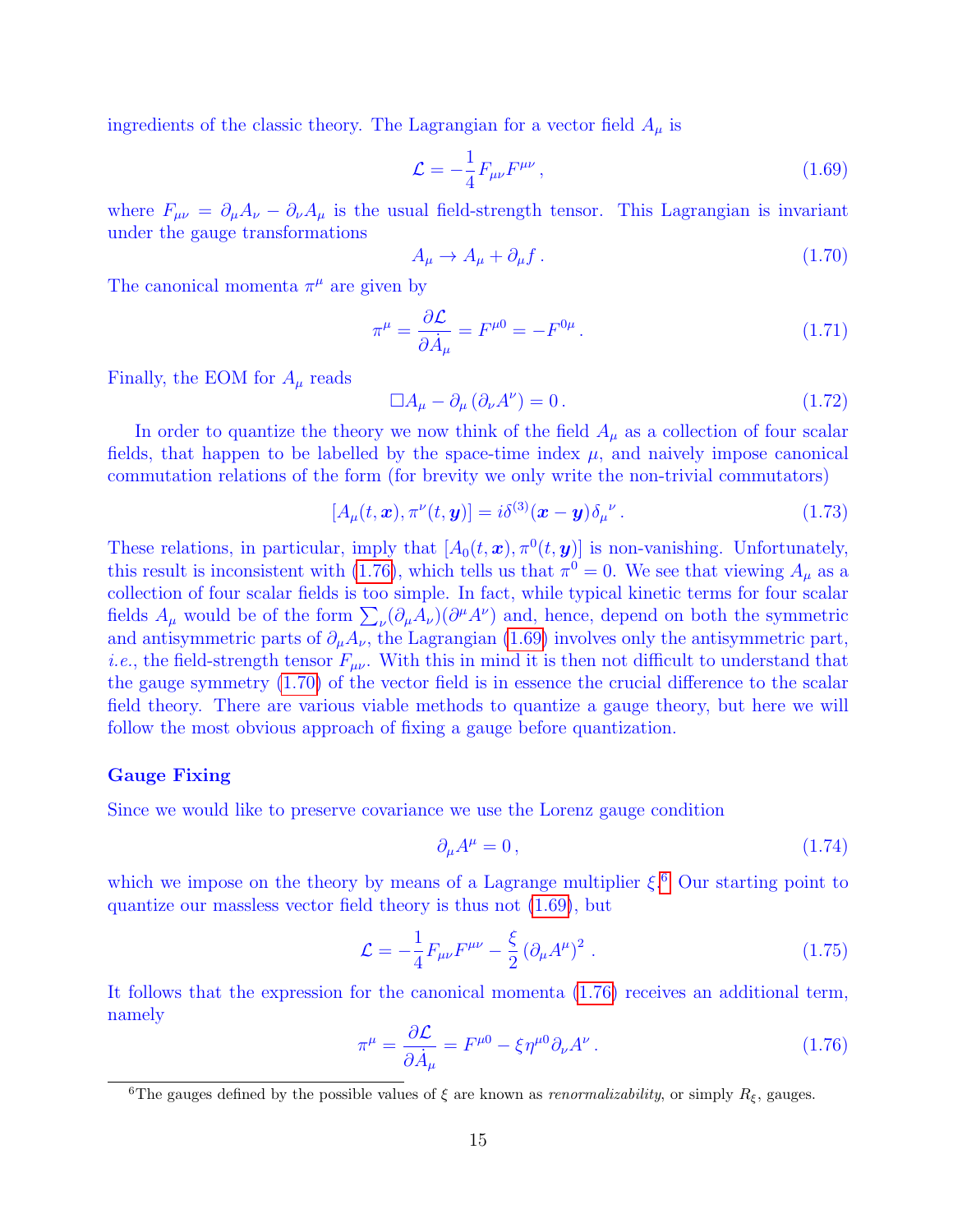This means that  $\pi^0$  is now no longer zero, but given by  $\pi^0 = -\xi \partial_\nu A^\nu$ . Similarly, the EOM [\(1.77\)](#page-15-0) is modified to

<span id="page-15-0"></span>
$$
\Box A_{\mu} - (1 - \xi) \, \partial_{\mu} \left( \partial_{\nu} A^{\nu} \right) = 0 \,. \tag{1.77}
$$

On the solution of this new EOM we should then impose the gauge condition [\(1.74\)](#page-14-4), which formally arises from  $(1.75)$  as the EOM for  $\xi$ , if the gauge parameter is treated as a independent dof (*i.e.*,  $\partial \mathcal{L}/\partial \xi = 0$ ). Yet we should not impose this condition as an operator equation since this would lead us back to a situation where  $\pi^0 = 0$ . Instead, the Lorenz gauge condition [\(1.74\)](#page-14-4) will later be imposed as a condition that defines physical states. After the gauge fixing, the obstruction to imposing canonical quantisation conditions has been removed and we require the canonical commutation relations [\(1.73\)](#page-14-6) for  $A_\mu$  and the conjugate momenta [\(1.76\)](#page-14-0).

#### Oscillator Expansion

In order to work out the properties of the creation and annihilation operators, we now have to solve [\(1.77\)](#page-15-0). This can be done for any  $\xi$ , but to simplify matters we will adopt the so-called Feynman gauge in what follows. This special gauge corresponds to the choice  $\xi = 1$ , which in turn leads to the modified EOM

$$
\Box A_{\mu} = 0. \tag{1.78}
$$

We have already discussed the general solution to this equation in the classic case. The quantum version is obtained by replacing the coefficients  $a^{(\alpha)}(p)$  and  $a^{(\alpha)*}(p)$ , entering the classic oscillator expansion, simply by operators. One obtains

<span id="page-15-1"></span>
$$
A_{\mu}(x) = \sum_{\alpha=0}^{3} \int d^3 \tilde{p} \epsilon_{\mu}^{(\alpha)}(p) \left[ a^{(\alpha)}(p) e^{-ipx} + a^{(\alpha)\dagger}(p) e^{ipx} \right], \qquad (1.79)
$$

where the polarization vectors  $\epsilon_{\mu}^{(\alpha)}(p)$  are defined as in my script "Elements of Classic Field" Theory" (see (1.124) to (1.133)) and  $p_{\mu} = (\omega_p, p)$  with  $\omega_p = |p|$ . Recall that classically  $\epsilon_{\mu}^{(\alpha)}(p)$ with  $\alpha = 1, 2$  are the two transversal, physical polarizations while the other two polarizations can be gauged away, meaning that they are unphysical dofs.

Inserting [\(1.79\)](#page-15-1) into [\(1.76\)](#page-14-0) gives us the expansion for the conjugate momenta. Like in the case of the scalar field, we can now invert these two relations to express  $a^{(\alpha)}(p)$  and  $a^{(\alpha)\dagger}(p)$  through  $A_\mu$  and  $\pi^\mu$ , which then allows to determine the commutation relations of the annihilation and creation operators. After a straightforward (but somewhat lengthy) calculation, one arrives at

$$
[a^{(\alpha)}(p), a^{(\beta)}(q)] = [a^{(\alpha)\dagger}(p), a^{(\beta)\dagger}(q)] = 0,
$$
  
\n
$$
[a^{(\alpha)}(p), a^{(\beta)\dagger}(q)] = -\eta^{\alpha\beta}(2\pi)^3 2\omega_p \delta^{(3)}(p-q).
$$
\n(1.80)

<span id="page-15-2"></span>These relations look pretty much like one would have naively expected from glancing at [\(1.9\)](#page-2-0). Only the overall minus sign in the second expression looks kind of weird (and potentially troublesome). In order to understand its meaning we have to investigate the structure of the Fock space of our theory.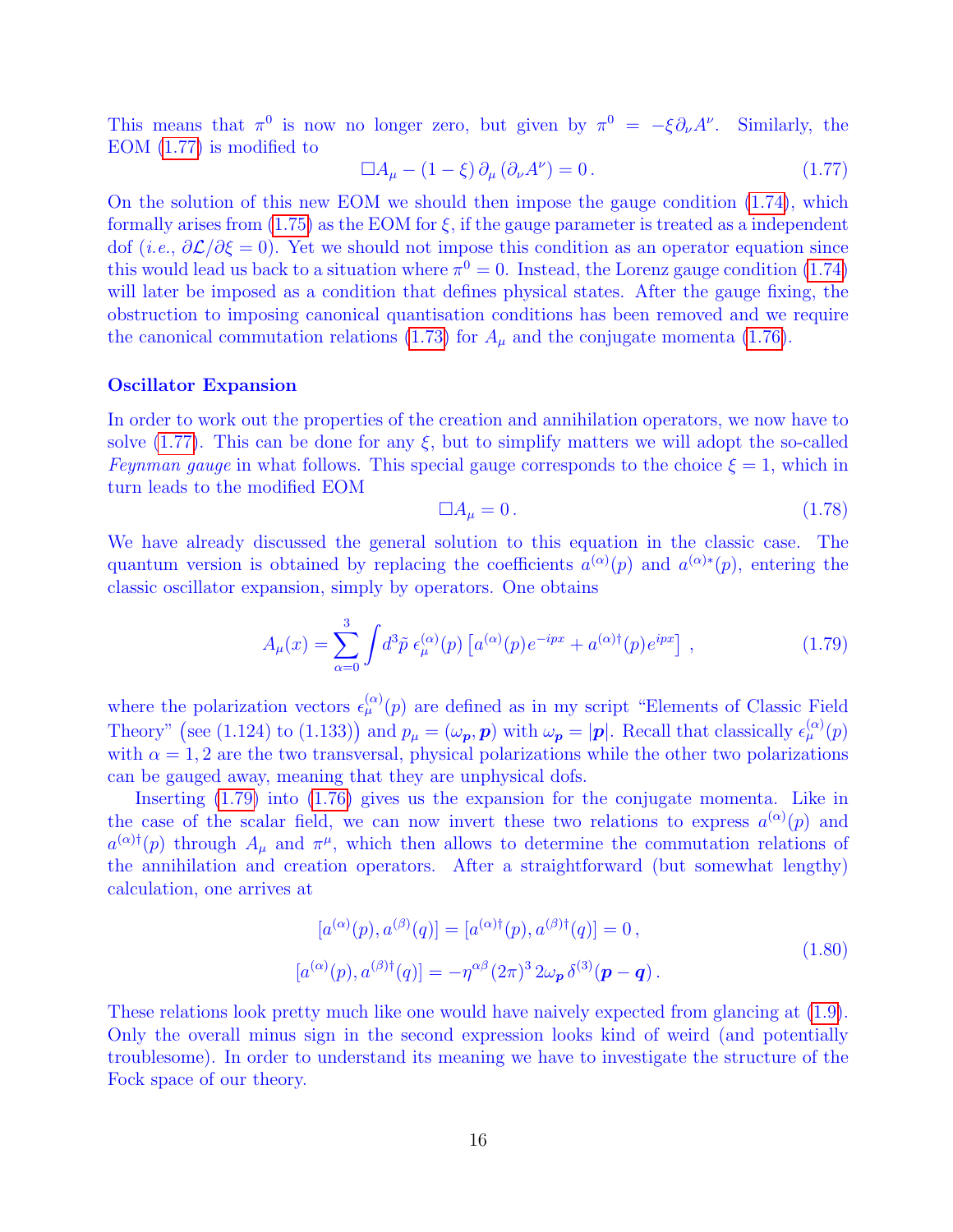### Fock Space

Naively, the Fock space of our quantum gauge field theory is spanned by states created from the vacuum (0) by acting with any combination and any number of creation operators  $a^{(\alpha)\dagger}(p)$ , where  $\alpha = 0, 1, 2, 3$ . Let us call this space  $\mathcal{F}_0$ . By definition,  $\mathcal{F}_0$  contains all the states  $|p,0\rangle = a^{(0)\dagger}(p)|0\rangle$ . Using [\(1.80\)](#page-15-2) it is readily shown that these states satisfy

$$
\langle p, 0 | p, 0 \rangle = \langle 0 | a^{(0)}(p) a^{(0) \dagger}(p) | 0 \rangle = \langle 0 | [a^{(0)}(p), a^{(0) \dagger}(p)] | 0 \rangle < 0, \tag{1.81}
$$

which tells us that the states  $|p, 0\rangle$  have negative norm. Such a property is physically unacceptable since it compromise the probabilistic interpretation of QM and signals that the space  $\mathcal{F}_0$  contains unphysical states and therefore cannot be the proper Fock space of the theory. A related problem emerges when looking at the conserved 4-momentum  $P_\mu$ . Proceeding in the usual way (including normal ordering), one finds after some work that

<span id="page-16-1"></span>
$$
P_{\mu} = \int d^3 \tilde{p} \; p_{\mu} \left[ \sum_{\alpha=1}^3 a^{(\alpha)\dagger}(p) a^{(\alpha)}(p) - a^{(0)\dagger}(p) a^{(0)}(p) \right] \,. \tag{1.82}
$$

We see that the Hamiltonian counts states with spatial polarizations and subtracts the number of states with time-like polarizations. It is therefore indefinite.

In fact, it is not a big surprise that we have unphysical dofs in the spectrum, because we have not used the Lorenz gauge condition so far. So let us do this now. Bearing in mind that requiring the operator equation  $\partial_{\mu}A^{\mu} = 0$  is a too strong condition and leads to problems with quantization, we define a subspace  $\mathcal{F}_1 \subset \mathcal{F}_0$  of physical states such that

$$
\langle \tilde{\Phi} | \partial_{\mu} A^{\mu} | \Phi \rangle = 0, \qquad (1.83)
$$

for all  $|\Phi\rangle$ ,  $|\tilde{\Phi}\rangle \in \mathcal{F}_1$ . In order to guarantee that this condition is satisfied it is sufficient that the annihilation part of the operator  $\partial_{\mu}A^{\mu}$  acting on  $|\Phi\rangle$  gives zero. We calculate

$$
\partial_{\mu}A^{\mu} = -i \sum_{\alpha=0}^{3} \int d^{3}\tilde{p} \epsilon^{(\alpha)}(p) \cdot p \left[ a^{(\alpha)}(p) e^{-ipx} - a^{(\alpha)\dagger}(p) e^{ipx} \right]. \tag{1.84}
$$

Using now that

$$
\epsilon^{(1)} \cdot p = \epsilon^{(2)} \cdot p = 0, \qquad \epsilon^{(0)} \cdot p = -\epsilon^{(3)} \cdot p = p_0, \qquad (1.85)
$$

one finds that the part of  $\partial_{\mu}A^{\mu}$  involving annihilation operators is proportional to the following expression

$$
\int d^3 \tilde{p} \; p_0 \left[ a^{(0)}(p) - a^{(3)}(p) \right] e^{-ipx} \,. \tag{1.86}
$$

This implies that the physical states  $|\Phi\rangle \in \mathcal{F}_1$  can be defined by the condition

<span id="page-16-0"></span>
$$
b_{-}(p)|\Phi\rangle = 0, \qquad (1.87)
$$

where we have introduced the new annihilators

<span id="page-16-2"></span>
$$
b_{\mp}(p) = \frac{1}{\sqrt{2}} \left( a^{(0)}(p) \mp a^{(3)}(p) \right) , \qquad (1.88)
$$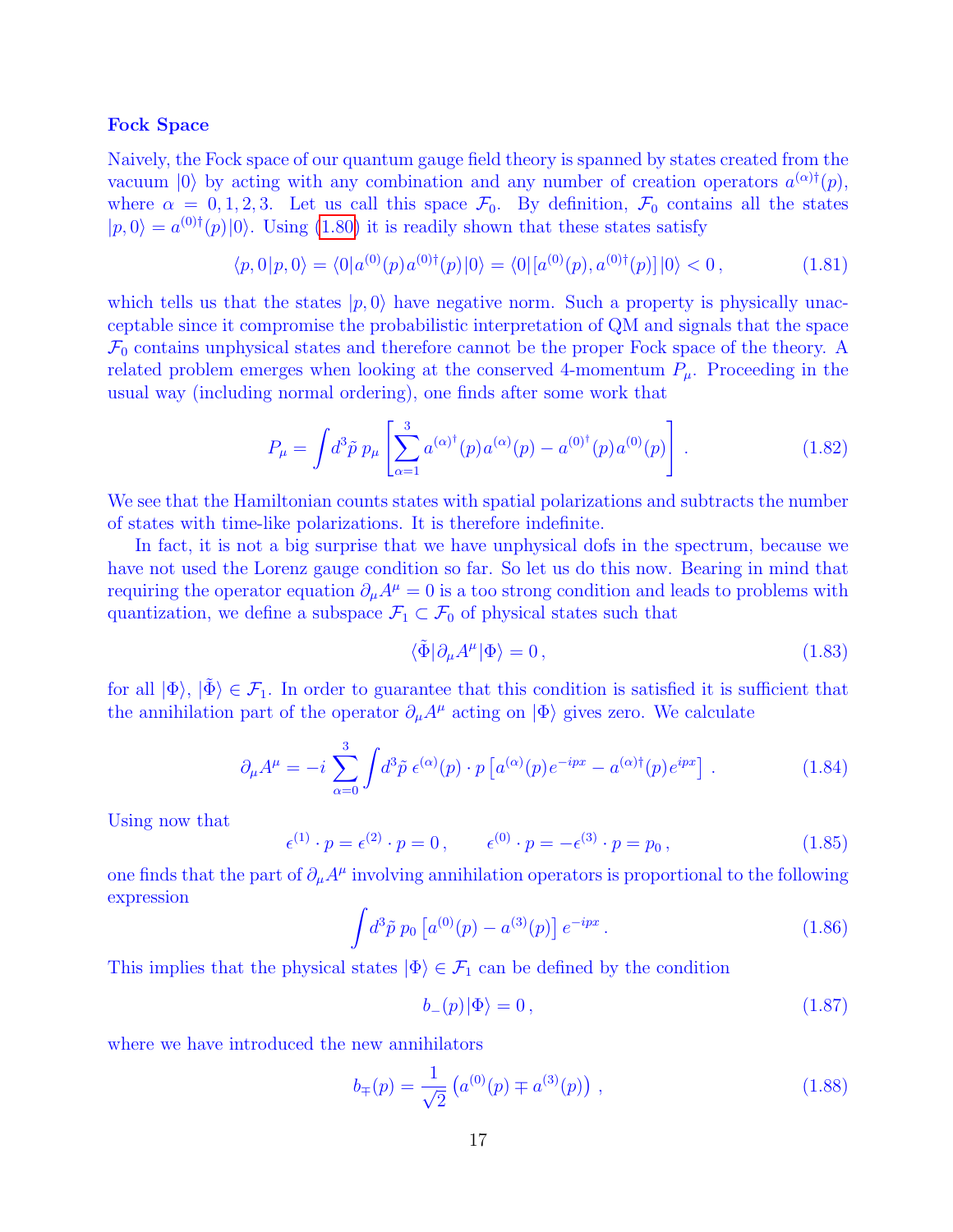Notice that  $b_{\pm}(p)$  are linear combinations of the original non-transversal operators. Whether one uses  $b_{\pm}(p)$  or  $a^{(0)}(p)$  and  $a^{(3)}(p)$  is hence just a choice of basis, which obviously leaves physics unaltered.

It is now important to realize that transversal states, *i.e.*, states created from the vacuum by acting only with transversal creation operators  $a^{(\alpha)\dagger}(p)$ , where  $\alpha = 1, 2$ , satisfy the condition [\(1.87\)](#page-16-0), since

$$
b_{-}(q) a^{(1)\dagger}(p) |0\rangle = a^{(1)\dagger}(p) b_{-}(q) |0\rangle = 0, \qquad (1.89)
$$

and analog for  $a^{(2)\dagger}(p)$ . Transversal states are hence elements of  $\mathcal{F}_1$ . If these states where the only ones in  $\mathcal{F}_1$  things would be simple, but unfortunately this is not the whole story. In order to analyze the condition [\(1.87\)](#page-16-0) for non-transversal states we first note that

<span id="page-17-0"></span>
$$
[b_{-}(p), b_{-}^{\dagger}(q)] = \frac{1}{2} ([a^{(0)}(p), a^{(0)\dagger}(q)] + [a^{(3)}(p), a^{(3)\dagger}(q)] = 0, \qquad (1.90)
$$

where we have used [\(1.80\)](#page-15-2). A similar calculation shows that  $[b_-(p), b_+^{\dagger}(q)] \neq 0$  and in consequence one has

$$
b_{-}(q)b_{+}^{\dagger}(q)|0\rangle \neq 0.
$$
\n(1.91)

This means that, unlike  $a^{(1)\dagger}(p)|0\rangle$ ,  $a^{(2)\dagger}(p)|0\rangle$ , and  $b^{\dagger}_{-}(p)|0\rangle$ , the states  $b^{\dagger}_{+}(p)|0\rangle$  are not physical and hence not part of  $\mathcal{F}_1$ . In this context, one should also realize that one has

$$
[a^{(1)}(p), a^{(1)\dagger}(p)] > 0, \qquad [a^{(2)}(p), a^{(2)\dagger}(p)] > 0, \qquad (1.92)
$$

as well as [\(1.90\)](#page-17-0) with  $q = p$ , which shows that  $\mathcal{F}_1$  does not contain negative norm states. Yet, if a state contains at least one operator  $b_{-}^{\dagger}(p)$  its norm vanishes. From a physical point of view it is kind of clear that we should discard such zero-norm states and the formal way of doing this is to identify each two states in  $\mathcal{F}_1$  if their difference has zero norm. In this way, we obtain the proper Fock space  $\mathcal{F}_2$ , whose elements are the classes of states obtained from this identification. In particular, in each class there is a "representative" with only transverse modes. In conclusion, we see that the proper Fock space  $\mathcal{F}_2$  can be thought of as spanned by states of the form  $\mathbb{R}^2$ 

$$
|p_1, \alpha_1; \dots; p_n, \alpha_n\rangle = a^{(\alpha_1)\dagger}(p_1) \dots a^{(\alpha_n)\dagger}(p_n) |0\rangle , \qquad (1.93)
$$

with  $\alpha_i = 1, 2$ . This resembles the physical picture we obtained in the classical theory of electromagnetism.

One remaining point which needs checking is that physical quantities ought to be independent of which representative for a class in  $\mathcal{F}_2$  is picked. Let us verify this for the case of the 4-momentum [\(1.82\)](#page-16-1). Changing to the new basis [\(1.88\)](#page-16-2) of non-transversal modes,  $P_\mu$  can be shown to take the form

<span id="page-17-1"></span>
$$
P_{\mu} = \int d^3 \tilde{p} \; p_{\mu} \left[ \sum_{\alpha=1}^2 a^{(\alpha)\dagger}(p) a^{(\alpha)}(p) + b_+^{\dagger}(p) b_-(p) + b_-^{\dagger}(p) b_+(p) \right]. \tag{1.94}
$$

Hence one has

<span id="page-17-2"></span>
$$
\langle \tilde{\Phi} | P_{\mu} | \Phi \rangle = \langle \tilde{\Phi} | \int d^3 \tilde{p} \, p_{\mu} \left[ \sum_{\alpha=1}^2 a^{(\alpha)^\dagger}(p) a^{(\alpha)}(p) \right] | \Phi \rangle \,, \tag{1.95}
$$